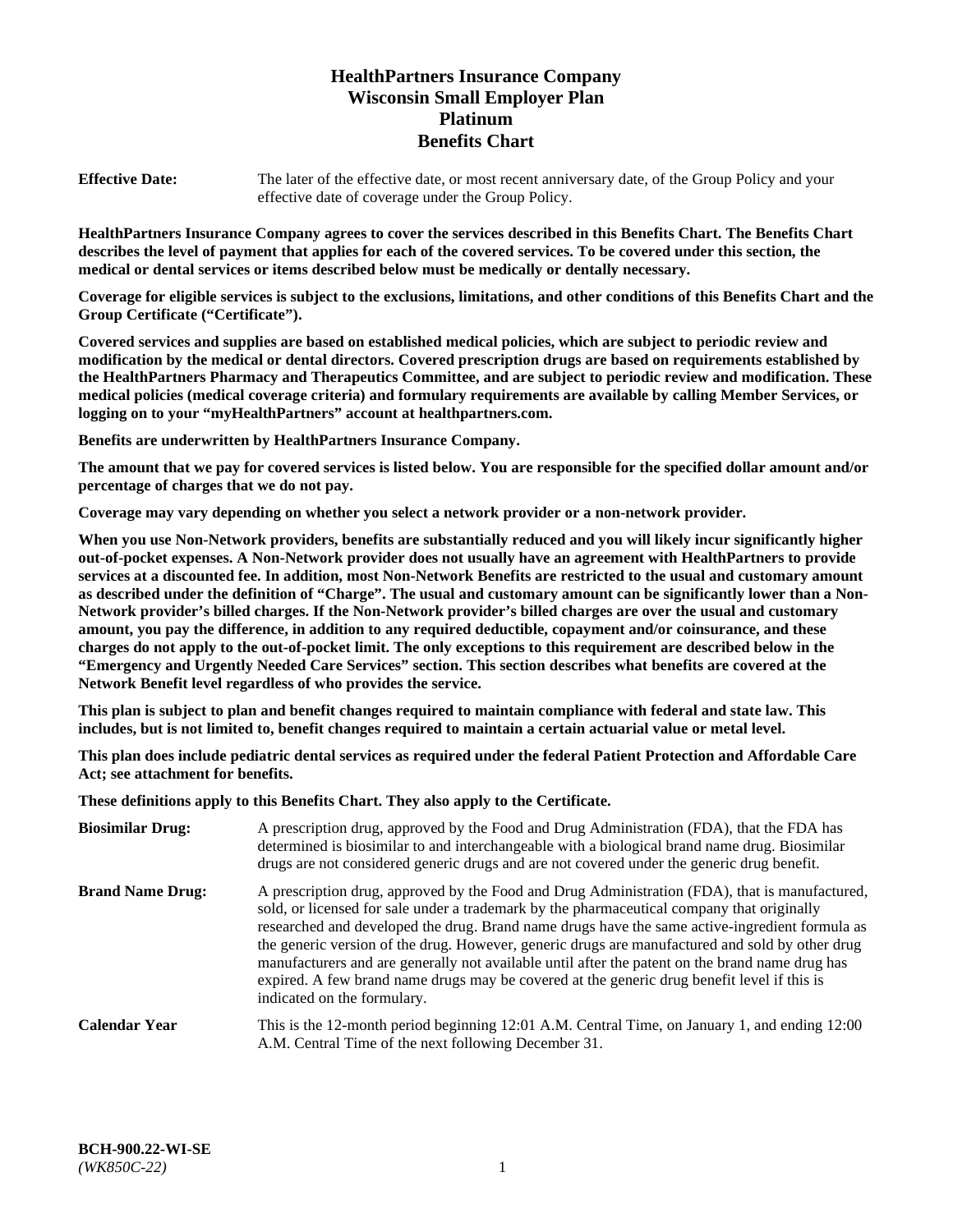| <b>Charge:</b> | For covered services delivered by a network provider, this is the provider's discounted fee for a<br>given medical/surgical service, procedure or item.                                                                                                                                                                                                                                                                                                                                                                                                                                                                                                                                                                 |
|----------------|-------------------------------------------------------------------------------------------------------------------------------------------------------------------------------------------------------------------------------------------------------------------------------------------------------------------------------------------------------------------------------------------------------------------------------------------------------------------------------------------------------------------------------------------------------------------------------------------------------------------------------------------------------------------------------------------------------------------------|
|                | For covered services delivered by non-network providers, a contracted rate may apply if such<br>arrangement is available to HealthPartners.                                                                                                                                                                                                                                                                                                                                                                                                                                                                                                                                                                             |
|                | For the usual and customary charge for covered services delivered by non-network providers, our<br>payment is calculated using one of the following options, depending on availability: 1) a<br>percentage of the Medicare fee schedule; 2) a comparable schedule if the service is not on the<br>Medicare fee schedule; or 3) a commercially reasonable rate for such service if a fee schedule is<br>not available.                                                                                                                                                                                                                                                                                                   |
|                | The usual and customary charge is the maximum amount allowed that we consider in the<br>calculation of the payment of charges incurred for certain covered services. You must pay for any<br>charges above the usual and customary charge, and they do not apply to the out-of-pocket limit.                                                                                                                                                                                                                                                                                                                                                                                                                            |
|                | A charge is incurred for covered ambulatory medical and surgical services, on the date the service<br>or item is provided. A charge is incurred for covered inpatient services, on the date of admission to<br>a hospital. To be covered, a charge must be incurred on or after your effective date and on or<br>before the termination date.                                                                                                                                                                                                                                                                                                                                                                           |
|                | Copayment/Coinsurance: The specified dollar amount, or percentage, of charges incurred for covered services, which we do<br>not pay, but which you must pay, each time you receive certain medical services, procedures or<br>items. Our payment for those covered services or items begins after the copayment or coinsurance<br>is satisfied. Covered services or items requiring a copayment or coinsurance are specified in this<br>Benefits Chart.                                                                                                                                                                                                                                                                 |
|                | For services provided by a network provider:<br>An amount which is listed as a flat dollar copayment is applied to a network provider's discounted<br>charge for a given service. However, if the network provider's discounted charge for a service or<br>item is less than the flat dollar copayment, you will pay the network provider's discounted charge.<br>An amount which is listed as a percentage of charges or coinsurance is based on the network<br>provider's discounted charges, calculated at the time the claim is processed, which may include an<br>agreed upon fee schedule rate for case rate or withhold arrangements.                                                                            |
|                | For services provided by a non-network provider:<br>Any copayment or coinsurance is applied to the lesser of the provider's charges or the usual and<br>customary charge for a service.                                                                                                                                                                                                                                                                                                                                                                                                                                                                                                                                 |
|                | A copayment or coinsurance is due at the time a service is provided, or when billed by the<br>provider. The copayment or coinsurance applicable for a scheduled visit with a HealthPartners<br>network provider will be collected for each visit, late cancellation and failed appointment.                                                                                                                                                                                                                                                                                                                                                                                                                             |
| Deductible:    | The specified dollar amount of charges incurred for covered services, which we do not pay, but an<br>enrollee or a family has to pay first in a calendar year. Our payment for those services or items<br>begins after the deductible is satisfied. For network providers, the amount of the charges that apply<br>to the deductible are based on the network provider's discounted charges, calculated at the time<br>the claim is processed, which may include an agreed upon fee schedule rate for case rate or<br>withhold arrangements. For non-network providers, the amount of charges that apply to the<br>deductible are the lesser of the provider's charges or the usual and customary charge for a service. |
|                | Any amounts paid or reimbursed by a third party, including but not limited to: point of service<br>rebates, manufacturer coupons, manufacturer debits cards or other forms of direct reimbursement<br>to an Insured for a product or service, will not apply toward your deductible, to the extent<br>permitted under state and federal law.                                                                                                                                                                                                                                                                                                                                                                            |
|                | Your plan has an embedded deductible. This means once an Insured meets the individual<br>deductible, the plan begins paying benefits for that person. If two or more members of the family<br>meet the family deductible, the plan begins paying benefits for all members of the family,<br>regardless of whether each Insured has met the individual deductible. However, an Insured may<br>not contribute more than the individual deductible toward the family deductible.                                                                                                                                                                                                                                           |
|                | All services are subject to the deductible unless otherwise indicated below in this Benefits Chart.                                                                                                                                                                                                                                                                                                                                                                                                                                                                                                                                                                                                                     |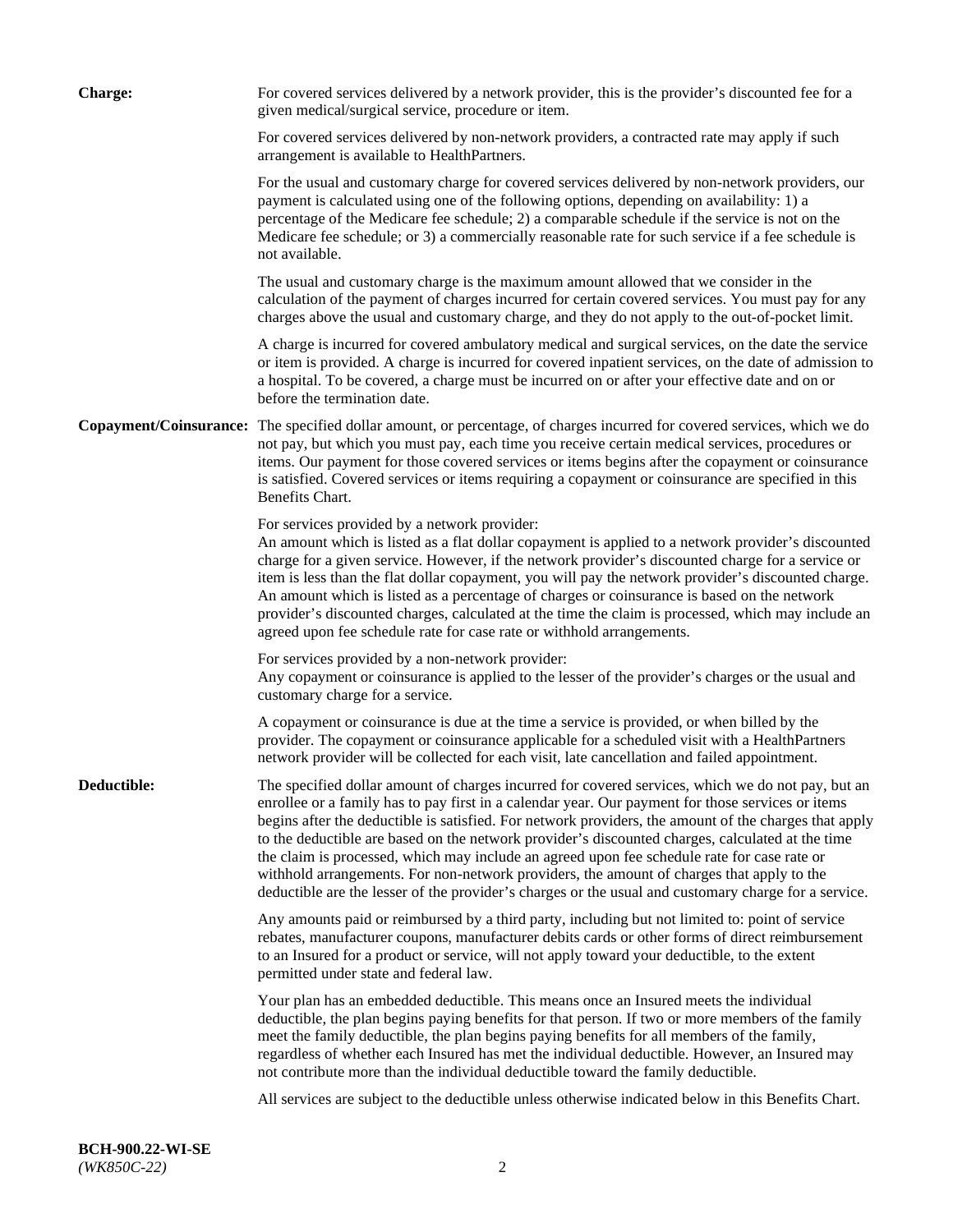| <b>Formulary:</b>                          | This is a current list, which may be revised from time to time, of prescription drugs, medications,<br>equipment and supplies covered by us as indicated in this Benefits Chart which are covered at the<br>highest benefit level. Some drugs on the formulary may require prior authorization to be covered<br>as formulary drugs. The formulary, and information on drugs that require prior authorization, are<br>available by calling Member Services, or logging on to your "myHealthPartners" account at<br>healthpartners.com. |
|--------------------------------------------|---------------------------------------------------------------------------------------------------------------------------------------------------------------------------------------------------------------------------------------------------------------------------------------------------------------------------------------------------------------------------------------------------------------------------------------------------------------------------------------------------------------------------------------|
| <b>Generic Drug:</b>                       | A prescription drug, approved by the Food and Drug Administration (FDA), that the FDA has<br>determined is comparable to a brand name drug product in dosage form, strength, route of<br>administration, quality, intended use and documented bioequivalence. Generally, generic drugs<br>cost less than brand name drugs. Some brand name drugs may be covered at the generic drug<br>benefit level if this is indicated on the formulary.                                                                                           |
| <b>Lifetime Maximum</b><br><b>Benefit:</b> | The specified coverage limit actually paid by us for services and/or charges incurred by you for any<br>given procedure or diagnosis. Payment of benefits under this Benefits Chart ceases when that lifetime<br>maximum benefit is reached. You have to pay for any subsequent charges.                                                                                                                                                                                                                                              |
| <b>Non-Formulary Drug:</b>                 | This is a prescription drug, approved by the Food and Drug Administration (FDA), that is not on<br>the formulary, is medically necessary and is not investigative or experimental or otherwise<br>excluded under the Certificate.                                                                                                                                                                                                                                                                                                     |
| <b>Out-of-Pocket Expenses:</b>             | You pay the specified copayments/coinsurance and deductibles applicable for particular services,<br>subject to the out-of-pocket limit described below. These amounts are in addition to the monthly<br>premium payments.                                                                                                                                                                                                                                                                                                             |
| <b>Out-of-Pocket Limit:</b>                | You pay the copayments/coinsurance and deductibles for covered services, to the individual or<br>family out-of-pocket limit. Thereafter we cover 100% of the charges incurred for all other covered<br>services, for the rest of the calendar year. You pay amounts greater than the out-of-pocket limit if<br>you exceed any lifetime maximum benefit or any visit or day limits.                                                                                                                                                    |
|                                            | Non-Network Benefits above the usual and customary charge (see definition of charge above) do<br>not apply to the out-of-pocket limit.                                                                                                                                                                                                                                                                                                                                                                                                |
|                                            | Non-Network Benefits for transplant surgery do not apply to the out-of-pocket limit.                                                                                                                                                                                                                                                                                                                                                                                                                                                  |
|                                            | Any amounts paid or reimbursed by a third party, including but not limited to: point of service<br>rebates, manufacturer coupons, manufacturer debit cards or other forms of direct reimbursement to<br>an Insured for a product or service, will not apply as an out-of-pocket expense, to the extent<br>permitted under state and federal law.                                                                                                                                                                                      |
|                                            | You are responsible to keep track of the out-of-pocket expenses. Contact Member Services for<br>assistance in determining the amount paid by the enrollee for specific eligible services received.<br>Claims for reimbursement under the out-of-pocket limit provisions are subject to the same time<br>limits and provisions described under the "Claims Provisions" section of the Certificate.                                                                                                                                     |
| <b>Specialty Drug List:</b>                | This is a current list, which may be revised from time to time, of prescription drugs, medications,<br>equipment and supplies, which are typically bio-pharmaceuticals. The purpose of a specialty drug<br>list is to facilitate enhanced monitoring of complex therapies used to treat specific conditions.<br>Specialty drugs are covered by us as indicated in this Benefits Chart. The specialty drug list is<br>available by calling Member Services, or logging on to your "myHealthPartners" account at<br>healthpartners.com. |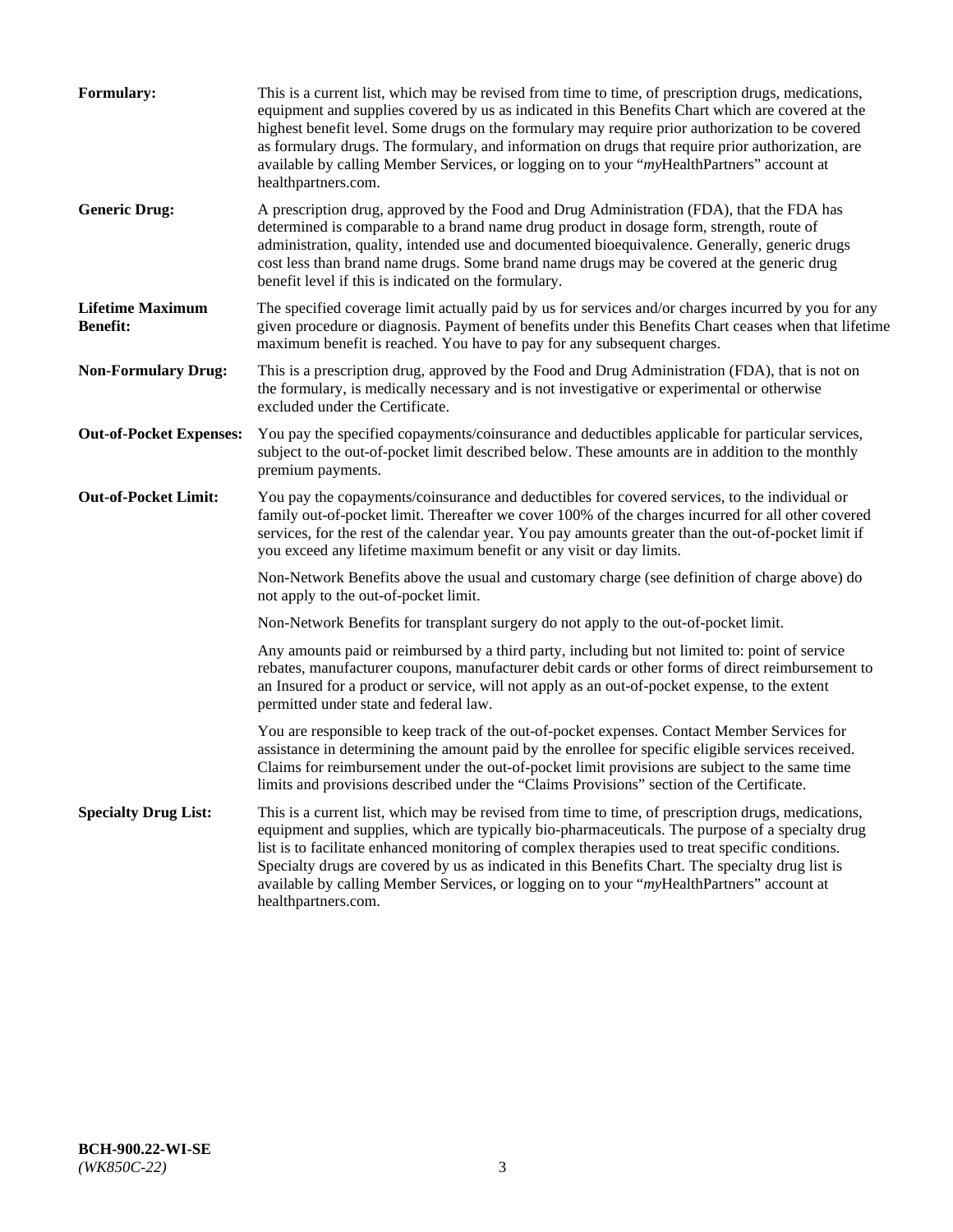### **DEDUCTIBLES AND OUT-OF-POCKET LIMITS**

#### **Individual calendar year deductible**

| <b>Network Benefits</b> | <b>Non-Network Benefits</b> |
|-------------------------|-----------------------------|
| \$500                   | \$10,000                    |

### **Family calendar year deductible**

| <b>Network Benefits</b> | <b>Non-Network Benefits</b> |
|-------------------------|-----------------------------|
| \$1,500                 | \$20,000                    |

Separate deductibles must be satisfied under the Network Benefits and Non-Network Benefits.

Your plan has an embedded deductible. This means once an Insured meets the individual deductible, the plan begins paying benefits for that person. If two or more members of the family meet the family deductible, the plan begins paying benefits for all members of the family, regardless of whether each Insured has met the individual deductible. However, an Insured may not contribute more than the individual deductible toward the family deductible.

Any amounts paid or reimbursed by a third party, including but not limited to: point of service rebates, manufacturer coupons, manufacturer debits cards or other forms of direct reimbursement to an Insured for a product or service, will not apply toward your deductible, to the extent permitted under state and federal law.

#### **Individual calendar year out-of-pocket limit**

| Network Benefits | <b>Non-Network Benefits</b> |
|------------------|-----------------------------|
| \$3,500          | \$30,000                    |

#### **Family calendar year out-of-pocket limit**

| <b>Network Benefits</b> | <b>Non-Network Benefits</b> |
|-------------------------|-----------------------------|
| \$7,000                 | \$60,000                    |

Separate Out-of-Pocket Limits must be satisfied under Network Benefits and Non-Network Benefits.

Non-Network Benefits above the usual and customary charge will not apply to the individual or family Out-of-Pocket Limit.

Non-Network Benefits for transplant surgery do not apply to the Out-of-Pocket Limit.

Any amounts paid or reimbursed by a third party, including but not limited to: point of service rebates, manufacturer coupons, manufacturer debit cards or other forms of direct reimbursement to an Insured for a product or service, will not apply as an out-of-pocket expense, to the extent permitted under state and federal law.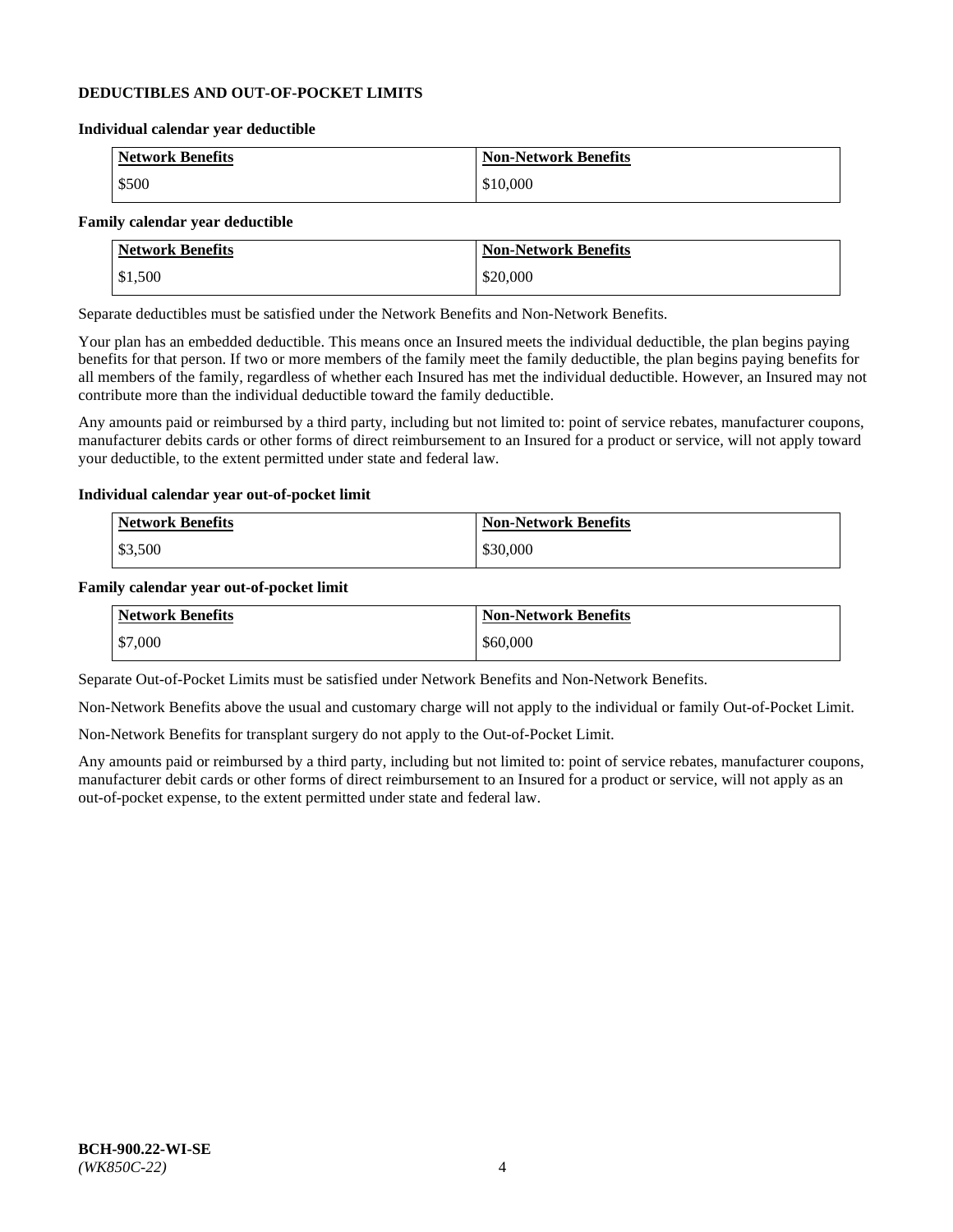# **AMBULANCE AND MEDICAL TRANSPORTATION**

### **Covered Services:**

We cover ambulance and medical transportation for medical emergencies.

We also cover medically necessary, non-emergency transportation if it meets our medical coverage criteria. Covered services and supplies are based on established medical policies, which are subject to periodic review and modification by the medical directors. These medical policies (medical coverage criteria) and applicable prior authorization requirements are available by calling Member Services, or logging on to your "*my*HealthPartners" account a[t healthpartners.com.](https://www.healthpartners.com/hp/index.html)

| <b>Network Benefits</b>      | Non-Network Benefits  |
|------------------------------|-----------------------|
| 80% of the charges incurred. | See Network Benefits. |

#### **Not Covered:**

See "Services Not Covered" in the Certificate.

## **AUTISM SERVICES**

## **Covered Services:**

We cover prior authorized evidence-based intensive-level and nonintensive-level treatment of autism spectrum disorders (autism disorder, Asperger's syndrome or pervasive development disorder not otherwise specified).

Covered services are based on established medical policies, which are subject to periodic review and modification by the medical directors. These medical policies (medical coverage criteria) are available by calling Member Services, or logging on to your "*my*HealthPartners" account at [healthpartners.com.](https://www.healthpartners.com/hp/index.html)

Your network provider will coordinate the prior authorization process for any autism treatment services. You may call Member Services at 952-883-5000 or toll-free at 800-883-2177 if you have any questions or concerns regarding the authorization process.

Please call Member Services at 952-883-5000 or toll-free at 800-883-2177 to request authorization for autism treatment services from a non-network provider.

**Intensive-level services** for children diagnosed with autism spectrum disorders. Intensive-level services must begin on or after 2 years of age and end before 9 years of age. Intensive-level services, on average, are services provided for more than 20 hours of treatment per week. (The average number of hours a week is calculated over a six-month period.)

| <b>Network Benefits</b>                                                                                                                              | <b>Non-Network Benefits</b>                                              |
|------------------------------------------------------------------------------------------------------------------------------------------------------|--------------------------------------------------------------------------|
| 100% of the charges incurred, subject to a<br>copayment of \$25 per visit.<br>Deductible does not apply.<br>Limited to 240 visits per calendar year. | 50% of the charges incurred.<br>Limited to 240 visits per calendar year. |

The maximum number of visits is combined for Network Benefits and Non-Network Benefits. Visit limits are based on the minimum coverage amounts available at the time of publication. Additional visits may be available if required due to revised minimum coverage amounts being issued by the Office of the Commissioner of Insurance. See our medical coverage criteria for current visit limits.

#### **Intensive-level services lifetime maximum benefit**

| Network Benefits                                      | <b>Non-Network Benefits</b>                           |
|-------------------------------------------------------|-------------------------------------------------------|
| 4 years of cumulative services under this plan or any | 4 years of cumulative services under this plan or any |
| other plan.                                           | other plan.                                           |

The Lifetime Maximum Benefit is combined for Network Benefits and Non-Network Benefits.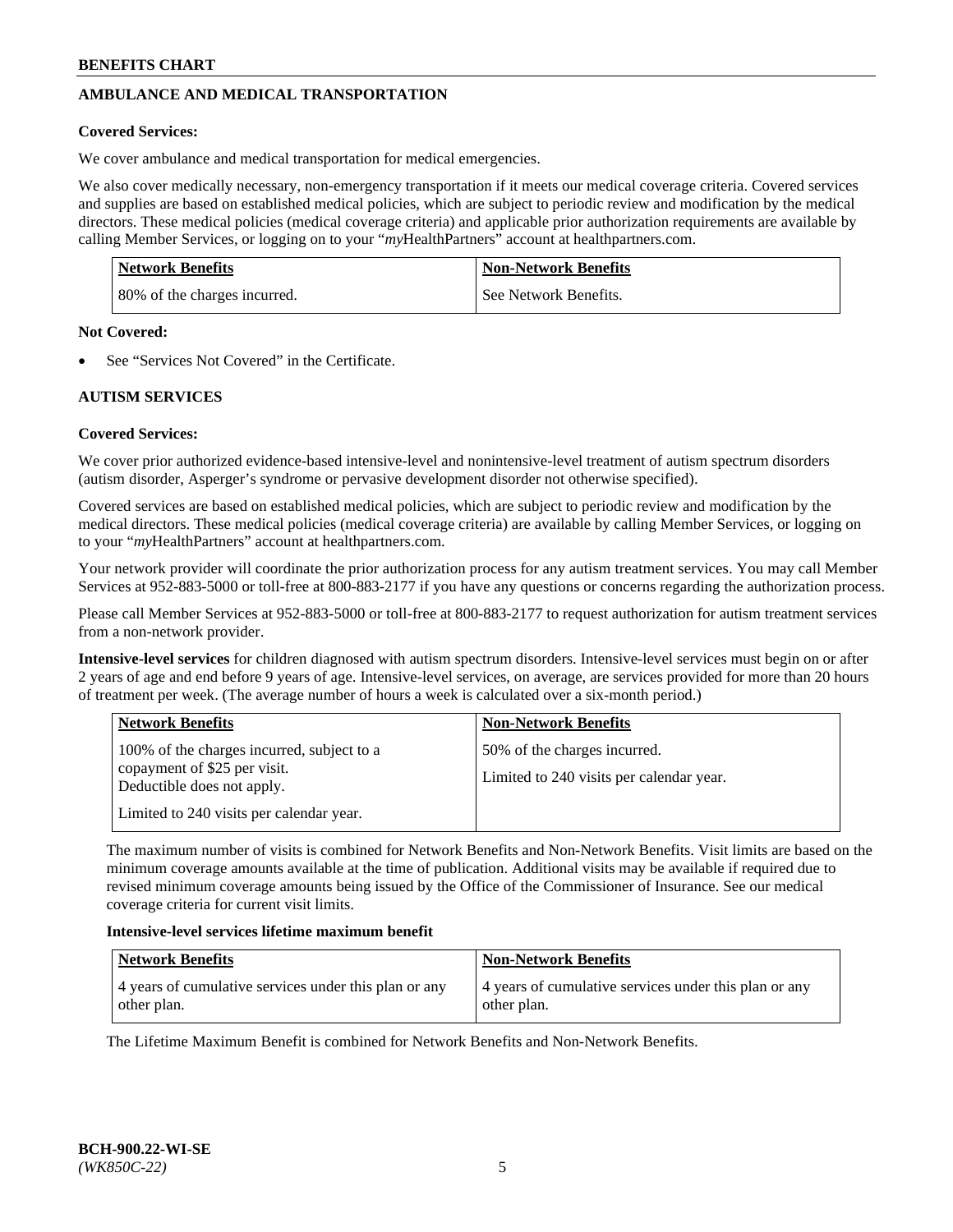**Nonintensive-level services** for Insureds diagnosed with autism spectrum disorders

| <b>Network Benefits</b>                                                                                  | <b>Non-Network Benefits</b>                                              |
|----------------------------------------------------------------------------------------------------------|--------------------------------------------------------------------------|
| 100% of the charges incurred, subject to a<br>copayment of \$25 per visit.<br>Deductible does not apply. | 50% of the charges incurred.<br>Limited to 120 visits per calendar year. |
| Limited to 120 visits per calendar year.                                                                 |                                                                          |

The maximum number of visits is combined for Network Benefits and Non-Network Benefits. Visit limits are based on the minimum coverage amounts available at the time of publication. Additional visits may be available if required due to revised minimum coverage amounts being issued by the Office of the Commissioner of Insurance. See our medical coverage criteria for current visit limits.

### **Not Covered:**

See "Services Not Covered" in the Certificate.

## **BEHAVIORAL HEALTH SERVICES**

### **Covered Services:**

Covered services are based on established medical policies, which are subject to periodic review and modification by the medical directors. These medical policies (medical coverage criteria) are available by calling Member Services, or logging on to your "*my*HealthPartners" account at [healthpartners.com.](https://www.healthpartners.com/hp/index.html)

**Transitional treatment services:** These are services for the treatment of nervous or mental disorders and substance use disorders which are provided to an Insured in a less restrictive manner than are inpatient hospital services but in a more intensive manner than are outpatient services. Transitional treatment services are services offered by a provider, and certified by the Wisconsin Department of Health Services for each of the following (except the last bulleted item):

- Mental health services for covered adults in a day treatment program.
- Mental health services for covered children in a day hospital treatment program.
- Services for persons with chronic mental illness provided through a community support program.
- Residential treatment programs for covered persons with substance use disorder.
- Substance use disorder services in a day treatment program.
- Services for persons who are experiencing a mental health crisis or who are in a situation likely to turn into a mental health crisis if support is not provided.
- Intensive outpatient programs for the treatment of psychoactive substance use disorders provided in accordance with the patient placement criteria of the American Society of Addiction Medicine.

## **Mental health services**

We cover services for mental health diagnoses as described in the Diagnostic and Statistical Manual of Mental Disorders – Fifth Edition (DSM 5) (most recent edition).

We provide coverage for mental health treatment ordered by a Wisconsin court under a valid court order that is issued on the basis of a behavioral care evaluation performed by a licensed psychiatrist or doctoral level licensed psychologist, which includes a diagnosis and an individual treatment plan for care in the most appropriate, least restrictive environment. We must be given a copy of the court order and the behavioral care evaluation, and the service must be a covered benefit under this plan, and the service must be provided by a network provider, or other provider as required by law.

**Outpatient services:** We cover medically necessary outpatient professional mental health services for evaluation, crisis intervention, and treatment of mental health disorders.

A comprehensive diagnostic assessment will be used as the basis for a determination by a mental health professional, concerning the appropriate treatment and the extent of services required.

Outpatient services we cover for a diagnosed mental health condition include the following:

- Individual, group, family and multi-family therapy.
- Medication management provided by a physician, certified nurse practitioner, or physician's assistant.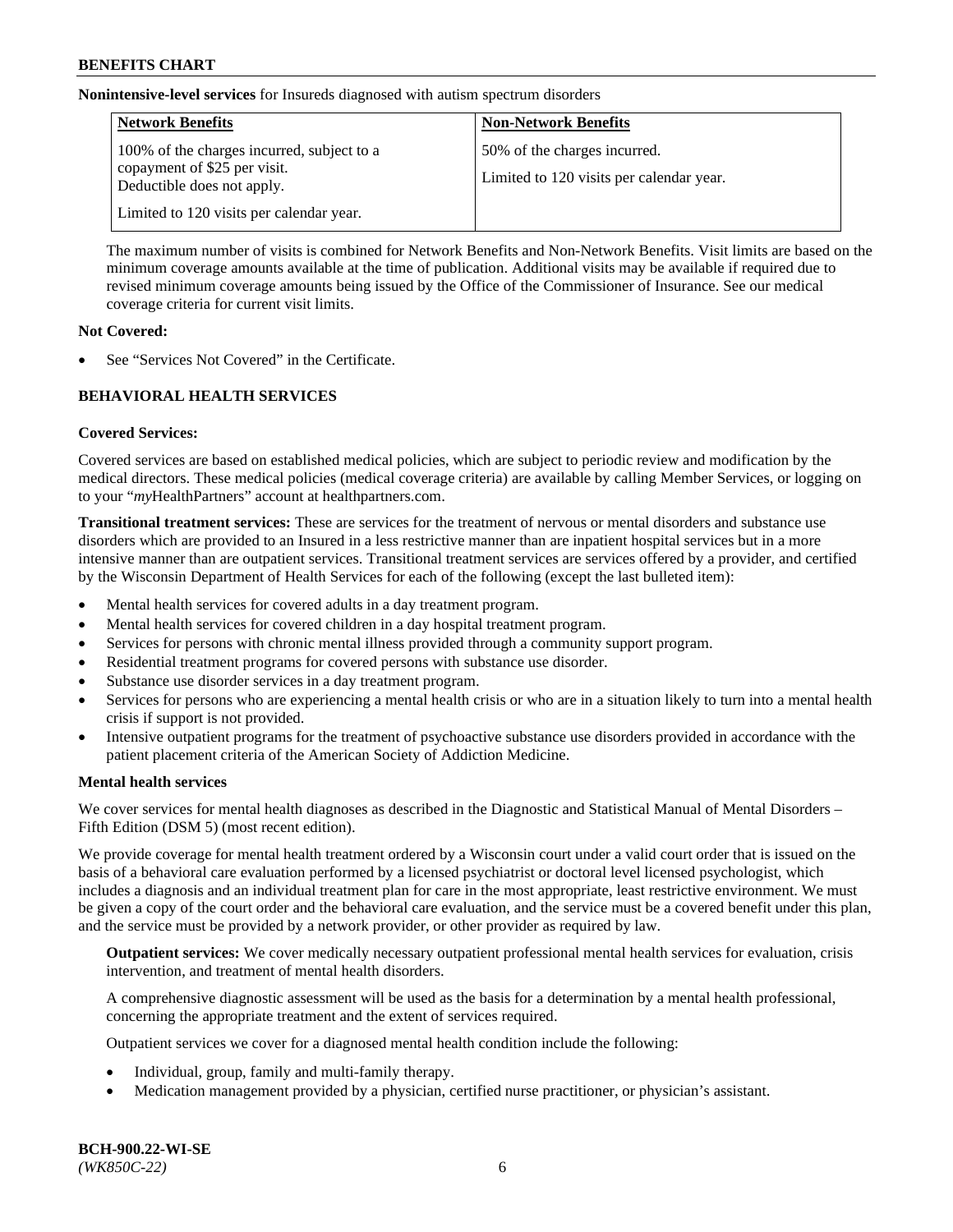- Psychological testing services for the purposes of determining the differential diagnoses and treatment planning for patients currently receiving behavioral health services.
- Partial hospitalization services in a licensed hospital or community mental health center.
- Psychotherapy and nursing services provided in the home if authorized by us.
- Treatment for gender dysphoria.

| <b>Network Benefits</b>                                                                                                                                                                                                                           | <b>Non-Network Benefits</b>  |
|---------------------------------------------------------------------------------------------------------------------------------------------------------------------------------------------------------------------------------------------------|------------------------------|
| 100% of the charges incurred, subject to a<br>copayment of \$25 per visit.<br>Deductible does not apply.<br>For family therapy, only one copayment will be<br>charged, regardless of the number of Insureds primarily<br>involved in the therapy. | 50% of the charges incurred. |

#### **Group therapy**

| Network Benefits                                                                                         | <b>Non-Network Benefits</b>  |
|----------------------------------------------------------------------------------------------------------|------------------------------|
| 100% of the charges incurred, subject to a<br>copayment of \$10 per visit.<br>Deductible does not apply. | 50% of the charges incurred. |

**Inpatient services, including mental health residential treatment services:** We cover the following:

- Medically necessary inpatient services in a hospital and professional services for treatment of mental health disorders. Medical stabilization is covered under inpatient hospital services in the "Hospital and Skilled Nursing Facility Services" section.
- Medically necessary mental health residential treatment services. This care must be authorized by us and provided by a hospital or residential behavioral health treatment facility licensed by the local state or Department of Health and Human Services. Services not covered under this benefit include halfway houses, group homes, extended care facilities, shelter services, correctional services, detention services, transitional services, group residential services, foster care services and wilderness programs.

| Network Benefits             | <b>Non-Network Benefits</b>  |
|------------------------------|------------------------------|
| 80% of the charges incurred. | 50% of the charges incurred. |

**Transitional treatment services:** We cover transitional treatment services described above for treatment of mental and nervous disorders.

| <b>Network Benefits</b>                                                                                  | <b>Non-Network Benefits</b>  |
|----------------------------------------------------------------------------------------------------------|------------------------------|
| 100% of the charges incurred, subject to a<br>copayment of \$25 per visit.<br>Deductible does not apply. | 50% of the charges incurred. |

#### **Substance use disorder treatment services**

We cover medically necessary services for assessments by a licensed alcohol and drug counselor and treatment of substance use disorders as defined in the latest edition of the DSM 5.

**Outpatient services:** We cover medically necessary outpatient professional services for diagnosis and treatment of substance use disorders. Substance use disorder treatment services must be provided by a program licensed by the local Department of Health Services.Outpatient services we cover for a diagnosed substance use disorder include the following: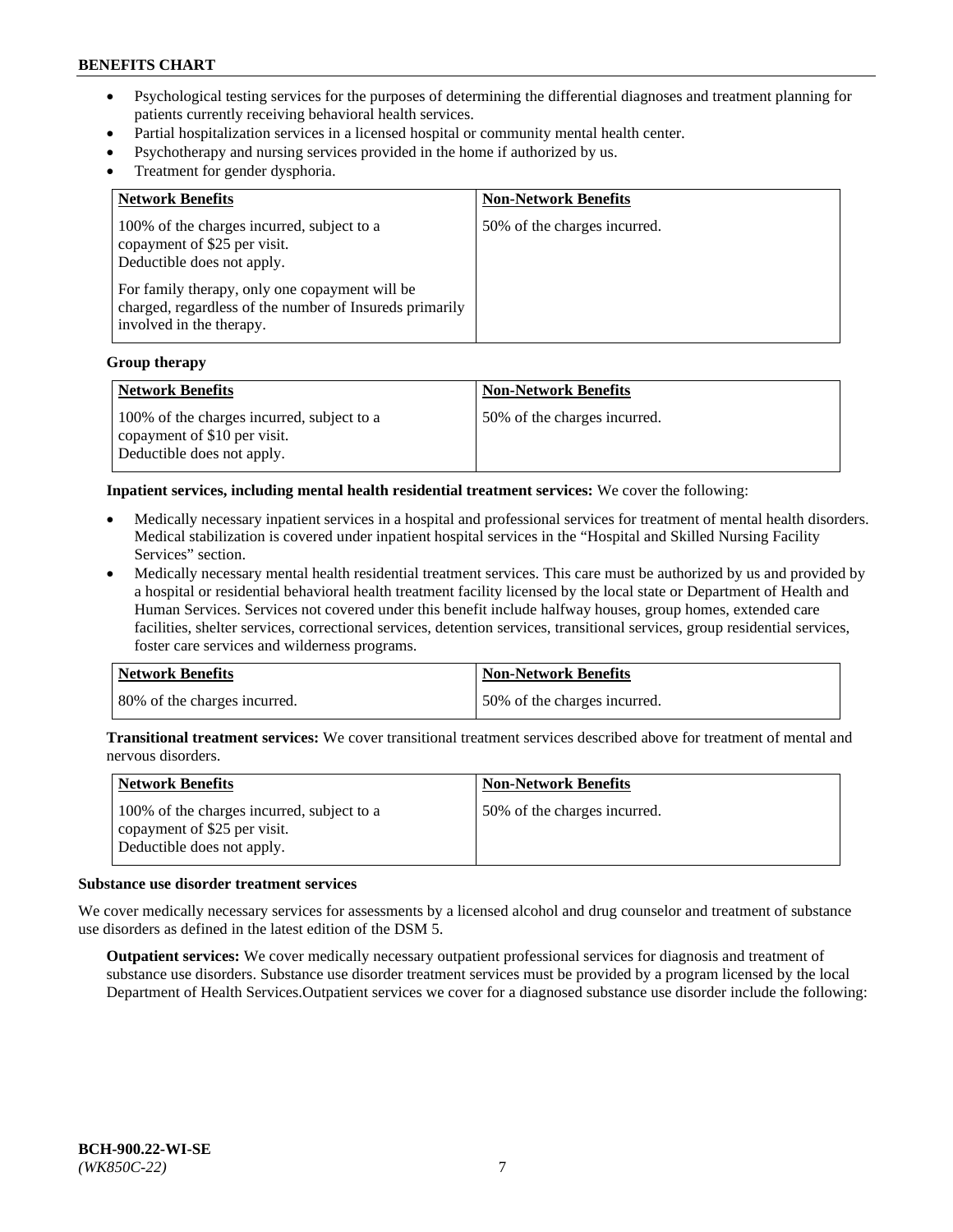- Individual, group, family, and multi-family therapy provided in an office setting.
- Opiate replacement therapy including methadone and buprenorphine treatment.

| <b>Network Benefits</b>                                                                                  | <b>Non-Network Benefits</b>  |
|----------------------------------------------------------------------------------------------------------|------------------------------|
| 100% of the charges incurred, subject to a<br>copayment of \$25 per visit.<br>Deductible does not apply. | 50% of the charges incurred. |

**Inpatient services:** We cover the following:

- Medically necessary inpatient services in a hospital or a licensed residential primary treatment center.
- Services provided in a hospital that is licensed by the local state and accredited by Medicare.
- Detoxification services in a hospital or community detoxification facility if it is licensed by the local Department of Health Services.

| Network Benefits             | Non-Network Benefits         |
|------------------------------|------------------------------|
| 80% of the charges incurred. | 50% of the charges incurred. |

**Transitional treatment services:** We cover transitional treatment services described above for treatment of substance use disorders.

| <b>Network Benefits</b>                                                                                  | <b>Non-Network Benefits</b>  |
|----------------------------------------------------------------------------------------------------------|------------------------------|
| 100% of the charges incurred, subject to a<br>copayment of \$25 per visit.<br>Deductible does not apply. | 50% of the charges incurred. |

**Out-of-area services for Wisconsin students:** If a dependent child is a student in a school located in Wisconsin, but outside of our service area, we cover mental health and substance use disorder services as required under Wisconsin Statute 609.655.

- The student may have a clinical assessment from a local, non-network mental health or substance use disorder treatment provider at the network benefit level when prior authorized by us.
- If outpatient services are recommended in the clinical assessment, five outpatient visits from a non-network provider will be covered at the network benefit level.
- Our Medical Director will determine the need for continuing treatment by the non-network provider; additional visits may be approved.
- Coverage for the outpatient services will not be provided if the recommended treatment would keep the student from attending school on a regular basis or if the student is no longer attending the school full-time.

This benefit is subject to the limitations shown in this "Behavioral Health Services" section.

| <b>Network Benefits</b>                                                                                  | <b>Non-Network Benefits</b> |
|----------------------------------------------------------------------------------------------------------|-----------------------------|
| 100% of the charges incurred, subject to a<br>copayment of \$25 per visit.<br>Deductible does not apply. | Not applicable.             |

A dependent child enrolled in a school outside of the state of Wisconsin is not eligible for this benefit.

## **Not Covered:**

See "Services Not Covered" in the Certificate.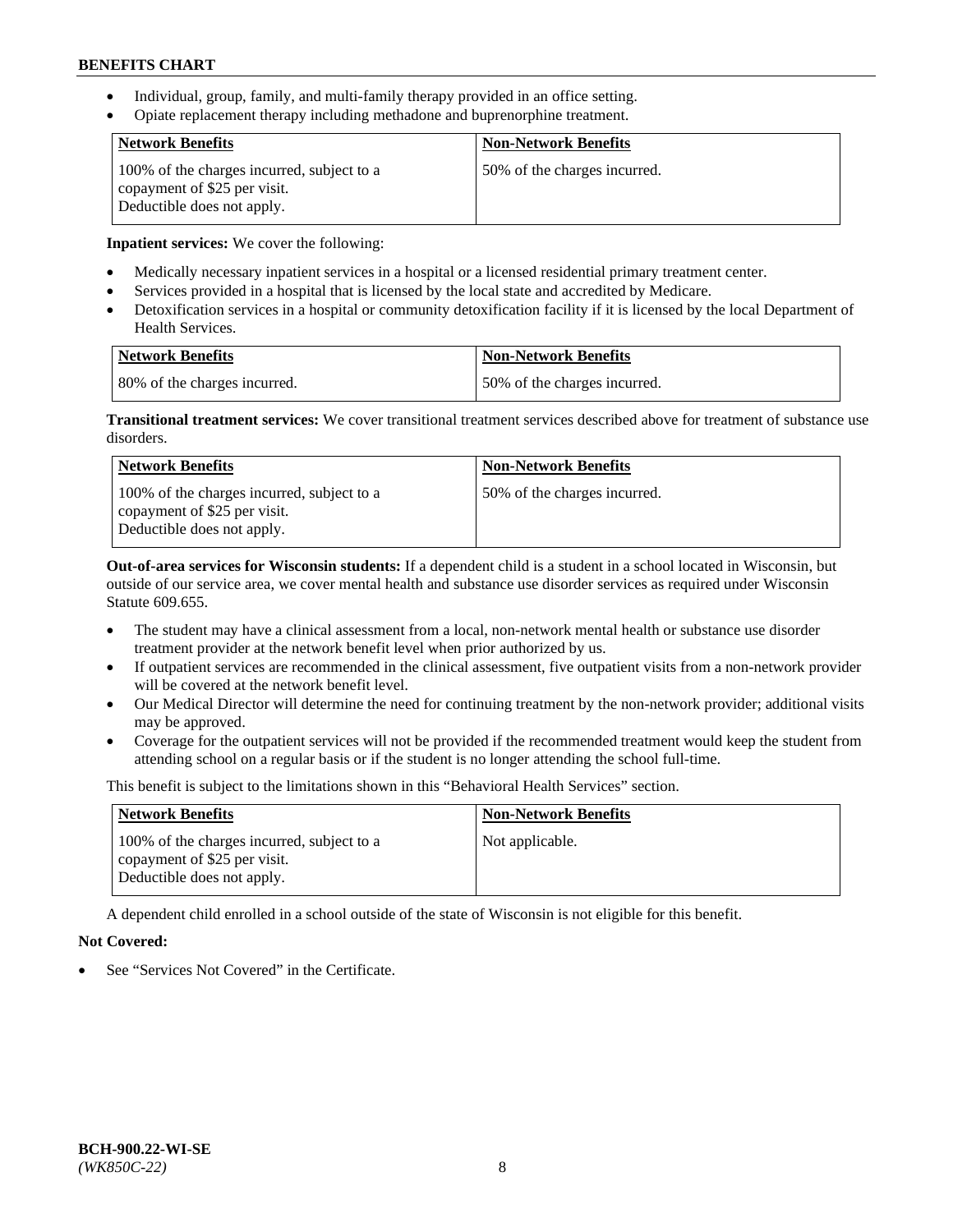# **CHIROPRACTIC SERVICES**

## **Covered Services:**

We cover chiropractic services for rehabilitative care. Chiropractic services are adjustments to any abnormal articulations of the human body, especially those of the spinal column, for the purpose of giving freedom of action to impinged nerves that may cause pain or deranged function.

Massage therapy which is performed in conjunction with other treatment/modalities by a chiropractor, is part of a prescribed treatment plan and is not billed separately is covered.

| <b>Network Benefits</b>                                                                                  | <b>Non-Network Benefits</b>  |
|----------------------------------------------------------------------------------------------------------|------------------------------|
| 100% of the charges incurred, subject to a<br>copayment of \$25 per visit.<br>Deductible does not apply. | 50% of the charges incurred. |

## **Not Covered:**

- Massage therapy for the purpose of comfort or convenience of the Insured.
- See "Services Not Covered" in the Certificate.

# **CLINICAL TRIALS**

## **Covered Services:**

We cover certain routine services if you participate in a Phase I, Phase II, Phase III or Phase IV approved clinical trial that is conducted in relation to the prevention, detection, or treatment of cancer or other life-threatening disease or condition as defined in the Affordable Care Act. Approved clinical trials include (1) federally funded trials when the study or investigation is approved or funded by any of the federal agencies defined in the Public Health Services Act, section 2709 (d) (1) (A); (2) the study or investigation is conducted under an investigational new drug application reviewed by the Food and Drug Administration; and (3) the study or investigation is a drug trial that is exempt from having such an investigational new drug application. We cover routine patient costs for services that would be eligible under the Certificate and this Benefits Chart if the service were provided outside of a clinical trial.

| Coverage level is same as corresponding Network                                                                                                                                                    | <b>Non-Network Benefits</b>                                                                                                                            |  |
|----------------------------------------------------------------------------------------------------------------------------------------------------------------------------------------------------|--------------------------------------------------------------------------------------------------------------------------------------------------------|--|
| Benefits, depending on type of service provided such as<br>Office Visits for Illness or Injury, Inpatient or<br>Inpatient or Outpatient Hospital Services.<br><b>Outpatient Hospital Services.</b> | Coverage level is same as corresponding<br>Non-Network Benefits, depending on type of service<br>provided such as Office Visits for Illness or Injury, |  |

## **Not Covered:**

- The investigative or experimental item, device or service itself.
- Items or services that are provided solely to satisfy data collection and analysis needs and that are not used in the direct clinical management of the patient.
- A service that is clearly inconsistent with widely accepted and established standards of care for a particular diagnosis.
- See "Services Not Covered" in the Certificate.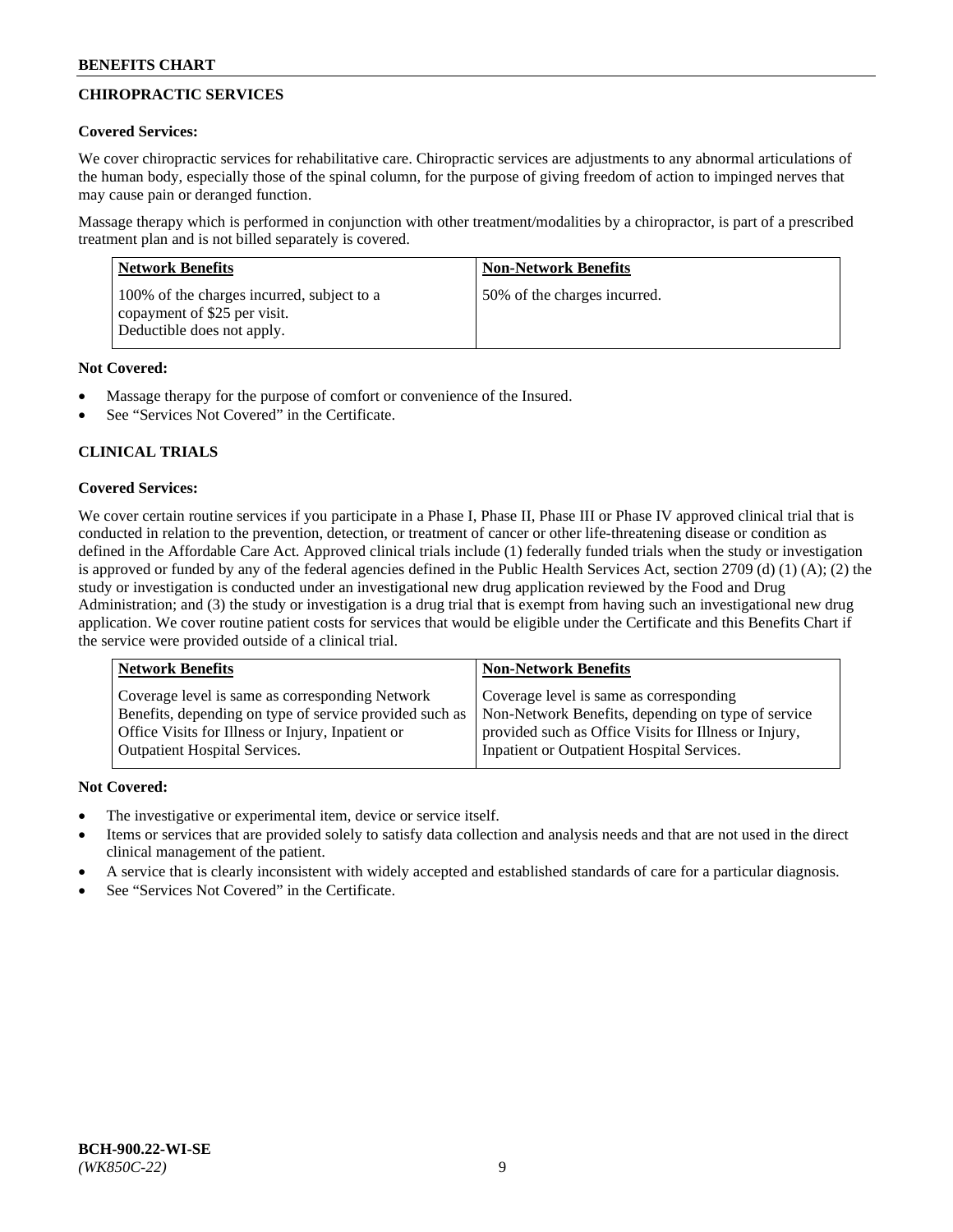# **DENTAL SERVICES**

## **Covered Services:**

We cover services as described below.

**Accidental dental services:** We cover dentally necessary services to treat and restore damage done to sound, natural, unrestored teeth as a result of an accidental injury. Coverage is for damage caused by external trauma to face and mouth only, not for cracked or broken teeth, which result from biting or chewing. We cover restorations, root canals, crowns and replacement of teeth lost that are directly related to the accident in which the Insured was involved. We cover initial exam, x-rays and palliative treatment including extractions, and other oral surgical procedures directly related to the accident. Subsequent treatment must be initiated within the specified time-frame and must be directly related to the accident. We do not cover restoration and replacement of teeth that are not "sound and natural" at the time of the accident.

Full mouth rehabilitations to correct occlusion (bite) and malocclusion (misaligned teeth not due to the accident) are not covered.

When an implant-supported dental prosthetic treatment is pursued, the accidental dental benefit will be applied to the prosthetic procedure. Benefits are limited to the amount that would be paid toward the placement of a removable dental prosthetic appliance that could be used in the absence of implant treatment. Care must be provided or pre-authorized by a HealthPartners dentist.

| <b>Network Benefits</b>      | <b>Non-Network Benefits</b>  |
|------------------------------|------------------------------|
| 80% of the charges incurred. | 50% of the charges incurred. |

For all accidental dental services, treatment and/or restoration must be initiated within six months of the date of the injury. Coverage is limited to the initial course of treatment and/or initial restoration. Services must be provided within 24 months of the date of injury to be covered.

## **Medical referral dental services**

**Medically necessary outpatient dental services:** We cover medically necessary outpatient dental services. Coverage is limited to dental services required for treatment of an underlying medical condition, e.g., removal of teeth to complete radiation treatment for cancer of the jaw, cysts and lesions.

| <b>Network Benefits</b>                                                                                  | <b>Non-Network Benefits</b>  |
|----------------------------------------------------------------------------------------------------------|------------------------------|
| 100% of the charges incurred, subject to a<br>copayment of \$25 per visit.<br>Deductible does not apply. | 50% of the charges incurred. |

**Medically necessary hospitalization and anesthesia for dental care:** We cover medically necessary hospitalization for dental care. This is limited to charges incurred by an Insured who: (1) is a child under age 5; (2) is severely disabled; (3) has a medical condition, and requires hospitalization or general anesthesia for dental care treatment; or (4) is a child between ages 5 and 12 and care in dental offices has been attempted unsuccessfully and usual methods of behavior modification have not been successful, or when extensive amounts of restorative care, exceeding four appointments, are required. Coverage is limited to facility and anesthesia charges. Oral surgeon/dentist professional fees are not covered. The following are examples, though not all-inclusive, of medical conditions which may require hospitalization for dental services: severe asthma, severe airway obstruction or hemophilia. Hospitalization required due to the behavior of the Insured or due to the extent of the dental procedure is not covered.

| <b>Network Benefits</b>      | Non-Network Benefits         |
|------------------------------|------------------------------|
| 80% of the charges incurred. | 50% of the charges incurred. |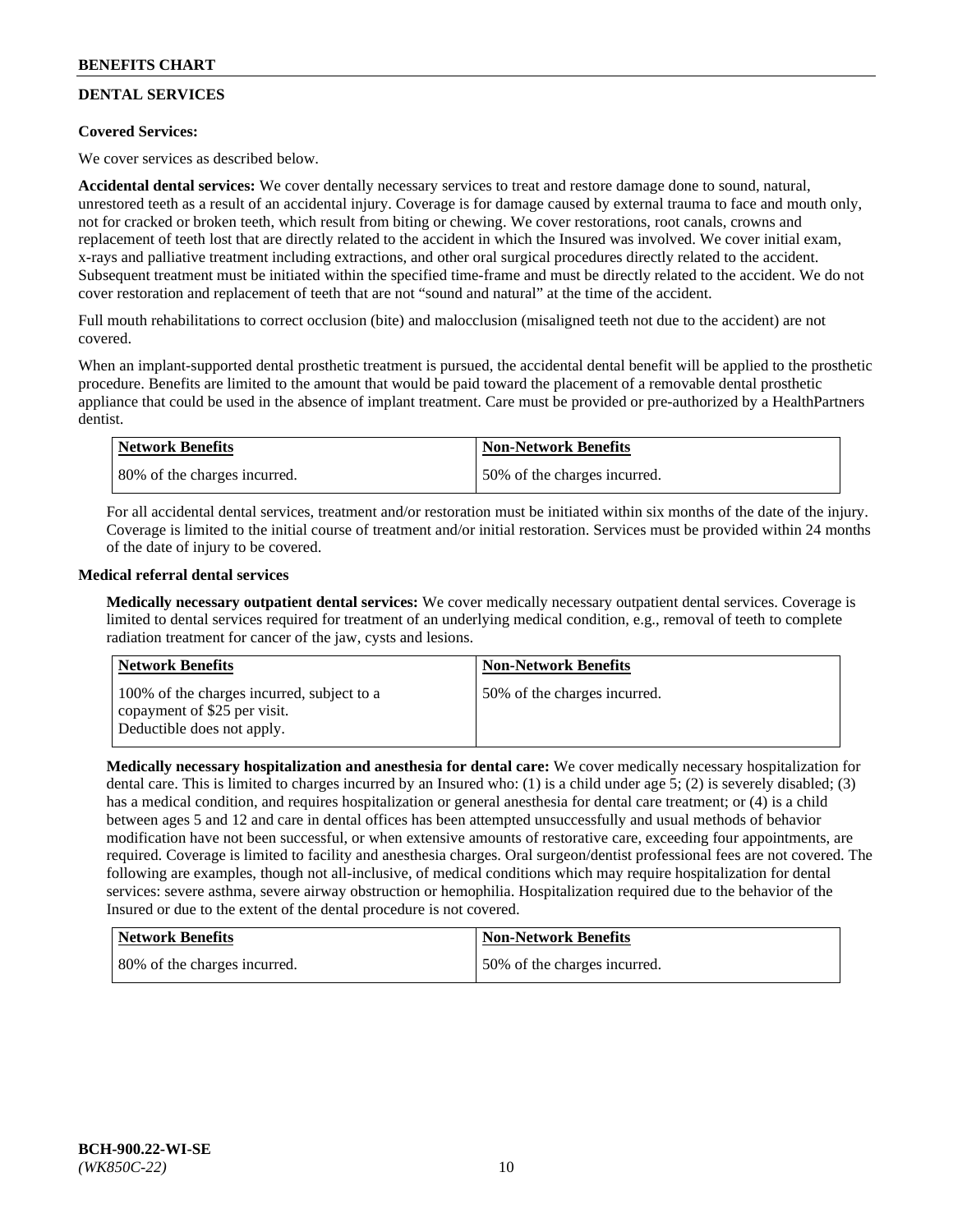**Medical complications of dental care:** We cover medical complications of dental care. Treatment must be medically necessary care and related to medical complications of non-covered dental care, including complications of the head, neck, or substructures.

| Network Benefits                                                                                         | <b>Non-Network Benefits</b>  |
|----------------------------------------------------------------------------------------------------------|------------------------------|
| 100% of the charges incurred, subject to a<br>copayment of \$25 per visit.<br>Deductible does not apply. | 50% of the charges incurred. |

**Oral surgery:** We cover oral surgery. Coverage is limited to treatment of medical conditions requiring oral surgery, such as treatment of oral neoplasm, non-dental cysts, fracture of the jaws, trauma of the mouth and jaws, and any other oral surgery procedures provided as medically necessary dental services.

| <b>Network Benefits</b>                                                                                  | <b>Non-Network Benefits</b>  |
|----------------------------------------------------------------------------------------------------------|------------------------------|
| 100% of the charges incurred, subject to a<br>copayment of \$25 per visit.<br>Deductible does not apply. | 50% of the charges incurred. |

**Treatment of cleft lip and cleft palate:** We cover treatment of cleft lip and cleft palate of a dependent child, including orthodontic treatment and oral surgery directly related to the cleft. Dental services which are not required for the treatment of cleft lip or cleft palate are not covered. If a dependent child covered under the Certificate and Benefits Chart is also covered under a dental plan which includes orthodontic services, that dental plan shall be considered primary for the necessary orthodontic services. Oral appliances are subject to the same copayment, conditions and limitations as durable medical equipment.

| <b>Network Benefits</b>                               | <b>Non-Network Benefits</b>                            |
|-------------------------------------------------------|--------------------------------------------------------|
| Coverage level is same as corresponding Network       | Coverage level is same as corresponding                |
| Benefits, depending on type of service provided, such | Non-Network Benefits, depending on type of service     |
| as Office Visits for Illness or Injury, Inpatient or  | provided, such as Office Visits for Illness or Injury, |
| <b>Outpatient Hospital Services.</b>                  | Inpatient or Outpatient Hospital Services.             |

**Treatment of temporomandibular disorder (TMD) and craniomandibular disorder (CMD):** We cover diagnostic procedures, surgical treatment and non-surgical treatment (including intraoral splint therapy devices) for temporomandibular disorder (TMD) and craniomandibular disorder (CMD), which is medically necessary care. Dental services which are not required to directly treat TMD or CMD are not covered.

| <b>Network Benefits</b>                                                                                  | <b>Non-Network Benefits</b>  |
|----------------------------------------------------------------------------------------------------------|------------------------------|
| 100% of the charges incurred, subject to a<br>copayment of \$25 per visit.<br>Deductible does not apply. | 50% of the charges incurred. |

# **Not Covered:**

- Dental treatment, procedures or services not listed in this Benefits Chart.
- Accident-related dental services if treatment is: (1) provided to teeth which are not sound and natural; (2) to teeth which have been restored; (3) initiated beyond six months from the date of the injury; (4) received beyond the initial treatment or restoration; or (5) received beyond 24 months from the date of injury.
- Oral surgery to remove wisdom teeth.
- Orthognathic treatment or procedures and all related services.
- See "Services Not Covered" in the Certificate.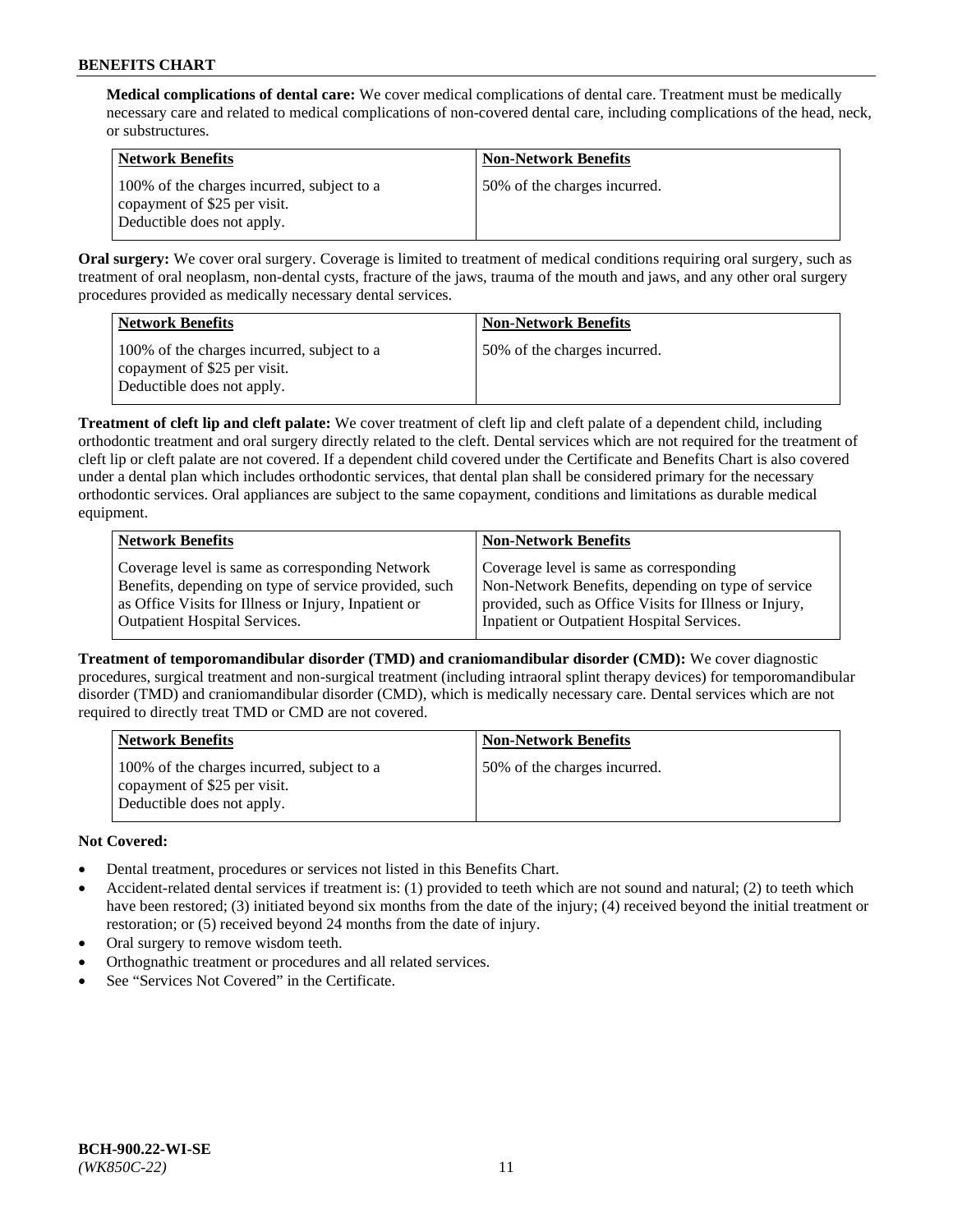## **DIABETES AND HYPERTENSION DISEASE MANAGEMENT PROGRAM**

### **Covered Services:**

If you meet criteria for coverage, you may qualify for the Diabetes and/or Hypertension Disease Management Program.

The program covers group health coaching which focuses on weight loss, exercise, behavior modification and health education through Omada Health.

| <b>Network Benefits</b>                                     | <b>Non-Network Benefits</b> |
|-------------------------------------------------------------|-----------------------------|
| 100% of the charges incurred.<br>Deductible does not apply. | Not applicable.             |

### **Not Covered:**

See "Services Not Covered" in the Certificate.

## **DIABETIC EQUIPMENT AND SUPPLIES**

## **Covered Services:**

We cover physician prescribed medically appropriate and necessary drugs and supplies used in the management and treatment of diabetes for Insureds with gestational, Type I or Type II diabetes including durable diabetic equipment and disposable supplies, as described below.

Certain items are only covered if your condition meets our coverage criteria and obtained through an authorized vendor. For more information on what we cover and any prior authorization requirements, call Member Services or log on to your "*my*HealthPartners" account at [healthpartners.com.](http://www.healthpartners.com/)

Insulin and medications for diabetes are covered as outpatient drugs under the "Prescription Drug Services" section.

**Pumps and pump supplies.** These include diabetic insulin pumps, diabetic infusion pumps and infusion pump supplies such as infusion sets, tubing, connectors and syringe reservoirs.

| <b>Network Benefits</b>                                                                     | <b>Non-Network Benefits</b>  |
|---------------------------------------------------------------------------------------------|------------------------------|
| Pumps received at a pharmacy:<br>80% of the charges incurred.<br>Deductible does not apply. | 50% of the charges incurred. |
| Pumps received from a non-pharmacy<br>approved vendor:<br>80% of the charges incurred.      |                              |

#### **All other durable equipment and diabetic supplies**

Durable Diabetic Equipment and Supplies. These include continuous glucose monitoring system (CGMS), transmitter, sensors and receivers, diabetic blood glucose monitors and control/calibrating solutions (for checking accuracy or testing equipment and test strips).

Disposable Diabetic Supplies. These are one-time use supplies, including syringes, lancets, lancet devices, blood and urine ketone test strips, and needles.

Certain diabetic supplies and equipment must be purchased at a pharmacy.

| <b>Network Benefits</b>                                                                                              | <b>Non-Network Benefits</b>  |
|----------------------------------------------------------------------------------------------------------------------|------------------------------|
| If received through a pharmacy:<br>80% of the charges incurred.<br>Deductible does not apply.                        | 50% of the charges incurred. |
| If received through a non-pharmacy provider:<br>80% of the charges incurred if purchased from an<br>approved vendor. |                              |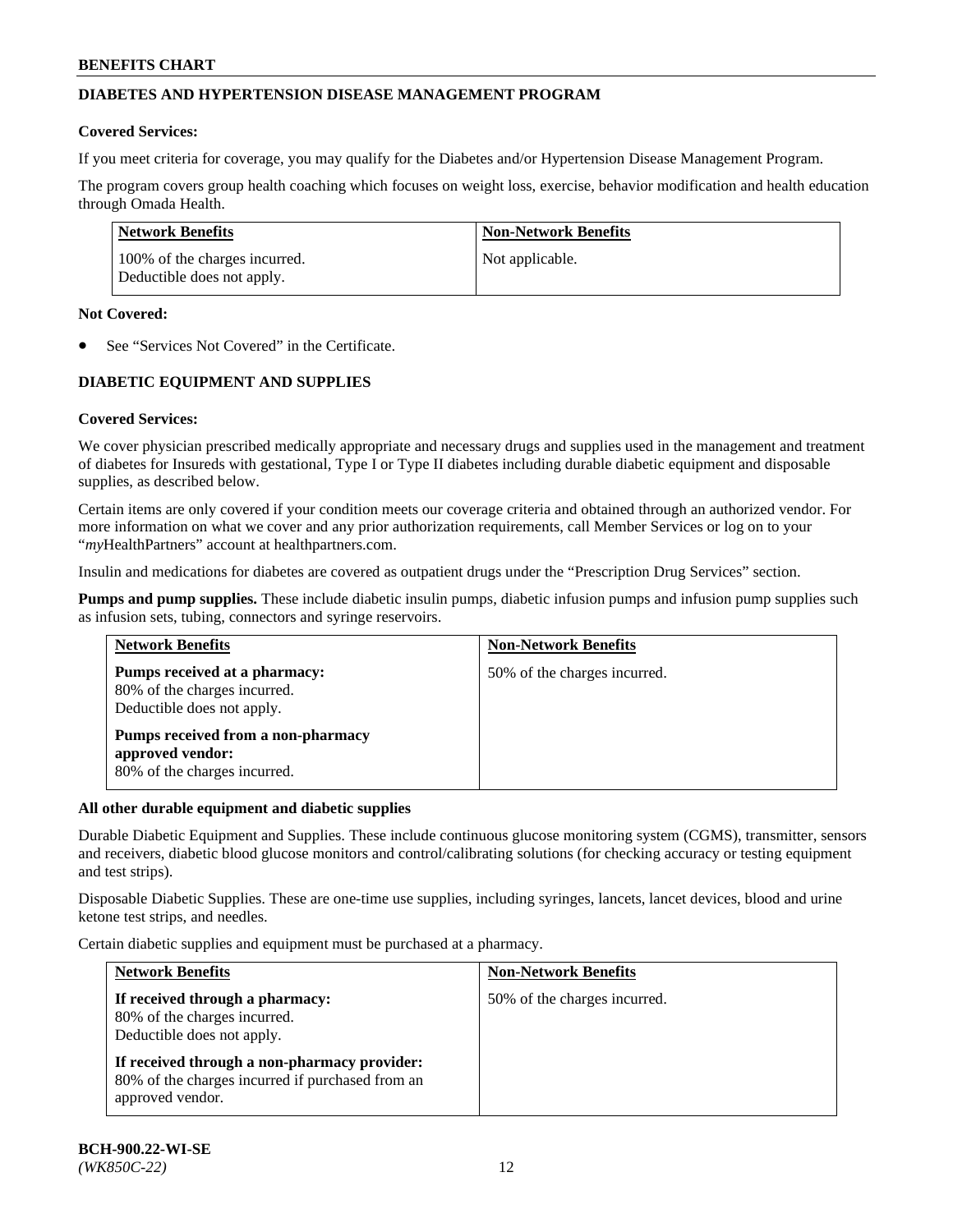### **Limitations:**

- No more than a 93-day supply of diabetic supplies are covered and dispensed at a time.
- We require that certain diabetic supplies and equipment be purchased at a pharmacy.
- Diabetic supplies and equipment are limited to certain models and brands.
- Durable medical equipment and supplies must be obtained from or repaired by approved vendors.
- Covered services and supplies are based on established medical policies which are subject to periodic review and modification by the medical directors. Our coverage policy for diabetic supplies includes information on our required models and brands. These medical policies (medical coverage criteria) are available by calling Member Services, or logging on to your "myHealthPartners" account at [healthpartners.com.](http://www.healthpartners.com/)

## **Not Covered:**

- Replacement or repair of any covered items, if the items are (i) damaged or destroyed by misuse, abuse or carelessness, (ii) lost; or (iii) stolen.
- Duplicate or similar items.
- Labor and related charges for repair of any covered items which are more than the cost of replacement by an approved vendor.
- Batteries for monitors and equipment.
- Sales tax, mailing, delivery charges, service call charges.
- See "Services Not Covered" in the Certificate.

## **DIAGNOSTIC IMAGING SERVICES**

### **Covered Services:**

We cover diagnostic imaging, when ordered by a provider and provided in a clinic or outpatient hospital facility.

For Network Benefits, non-emergent, scheduled outpatient Magnetic Resonance Imaging (MRI) and Computed Tomography (CT) must be provided at a designated facility. Your physician or facility will obtain or verify prior authorization for these services, as needed.

We cover services provided in a clinic or outpatient hospital facility. To see the benefit level for inpatient hospital or skilled nursing facility services, see benefits under "Inpatient Hospital and Skilled Nursing Facility Services".

## **Outpatient magnetic resonance imaging (MRI) and computed tomography (CT)**

| Network Benefits             | <b>Non-Network Benefits</b>  |
|------------------------------|------------------------------|
| 80% of the charges incurred. | 50% of the charges incurred. |

#### **All other outpatient diagnostic imaging services**

#### **Services for illness or injury**

| <b>Network Benefits</b>      | Non-Network Benefits         |
|------------------------------|------------------------------|
| 80% of the charges incurred. | 50% of the charges incurred. |

#### **Preventive services (MRI/CT procedures are not considered preventive)**

Diagnostic imaging services associated with preventive services are covered at the benefit level shown in the "Preventive Services" section of this Benefits Chart.

#### **Not Covered:**

See "Services Not Covered" in the Certificate.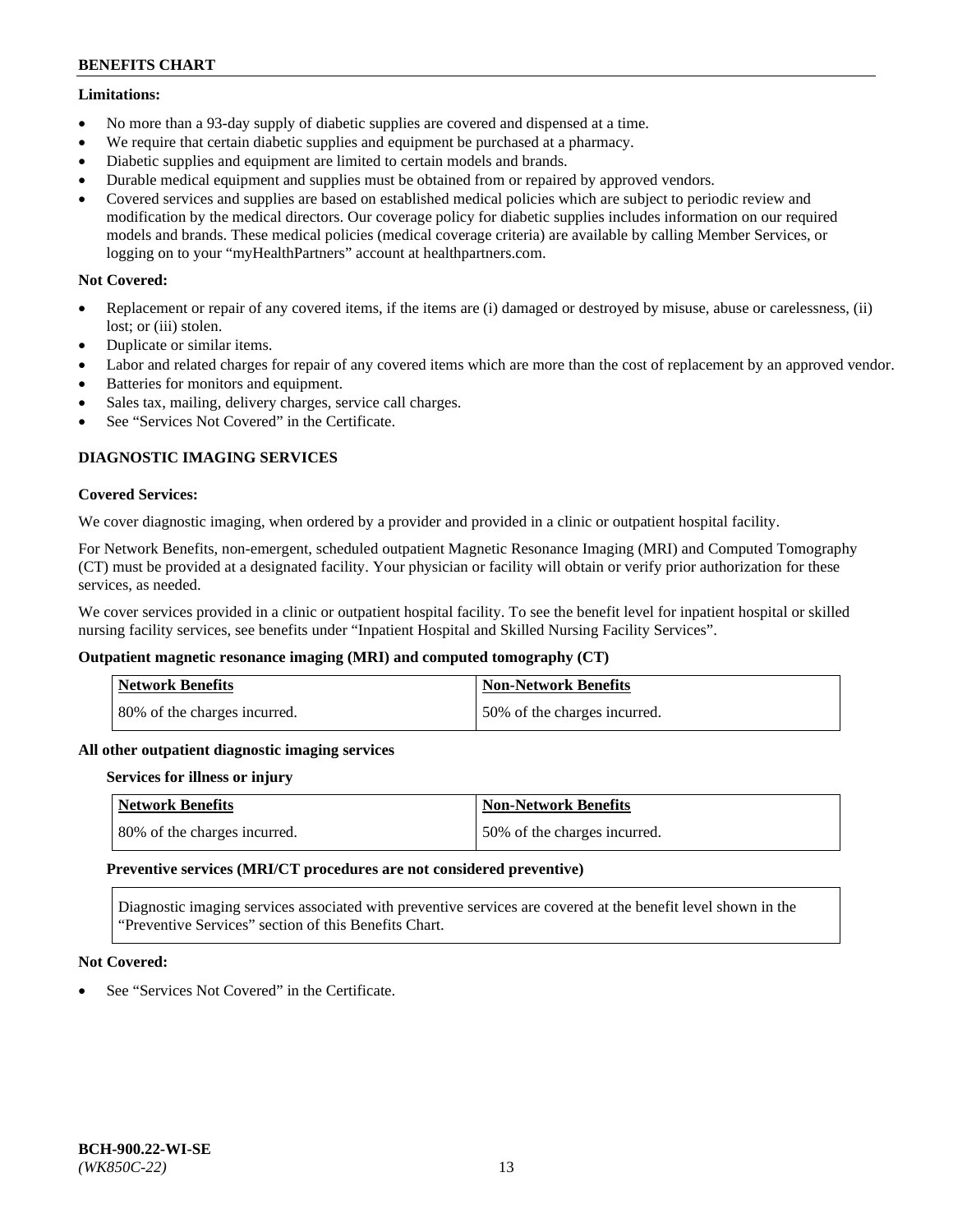# **DURABLE MEDICAL EQUIPMENT, PROSTHETICS, ORTHOTICS AND SUPPLIES**

### **Covered Services:**

We cover equipment and services, as described below.

We cover durable medical equipment and services, prosthetics, orthotics and supplies, subject to the limitations below, including certain disposable supplies and enteral feedings.

We cover external hearing aids, cochlear implants, and related treatment prescribed by a physician or by a licensed audiologist for Insureds under 18 years of age who have hearing loss.

We also cover basic hearing aids for Insureds age 18 or older for the correction of a hearing impairment.

Osseointegrated or bone-anchored hearing aids are only covered for Insureds who have hearing loss that is not correctable by any other procedure.

Hearing aids are limited to one basic, standard hearing aid for each ear every three years.

A basic hearing aid is defined as a hearing device that consists of a microphone, amplifier, volume control, battery and receiver, which is up to date using the latest technology. It does not include upgrades above and beyond the functionality of a basic hearing aid, including, but not limited to, hearing improvements for group settings, background noise, Bluetooth/remote control functionality, or extended warranties. Charges for upgrades above the cost of a basic, standard hearing aid are not covered.

Diabetic equipment and supplies are covered under the "Diabetic Equipment and Supplies" section.

### **Special dietary treatment for phenylketonuria (PKU) if it meets our medical coverage criteria**

| <b>Network Benefits</b>                                    | <b>Non-Network Benefits</b>  |
|------------------------------------------------------------|------------------------------|
| 80% of the charges incurred.<br>Deductible does not apply. | 50% of the charges incurred. |

### **Oral amino acid based elemental formula if it meets our medical coverage criteria**

| Network Benefits             | <b>Non-Network Benefits</b>  |
|------------------------------|------------------------------|
| 80% of the charges incurred. | 50% of the charges incurred. |

#### **All other durable medical equipment, prosthetics, orthotics and supplies**

| <b>Network Benefits</b>      | <b>Non-Network Benefits</b>  |
|------------------------------|------------------------------|
| 80% of the charges incurred. | 50% of the charges incurred. |

## **Limitations:**

Coverage of durable medical equipment is limited by the following:

- Payment will not exceed the cost of an alternate piece of equipment or service that is effective and medically necessary.
- For prosthetic benefits, other than oral appliances for cleft lip and cleft palate, payment will not exceed the cost of an alternate piece of equipment or service that is effective, medically necessary and enables Insureds to conduct standard activities of daily living.
- We reserve the right to determine if an item will be approved for rental vs. purchase.
- Durable medical equipment and supplies must be obtained from or repaired by approved vendors.
- Covered services and supplies are based on established medical policies which are subject to periodic review and modification by the medical or dental directors. Our medical policy for diabetic supplies includes information on our required models and brands. These medical policies (medical coverage criteria) are available by calling Member Services, or logging on to your "*my*HealthPartners" account a[t healthpartners.com.](http://www.healthpartners.com/)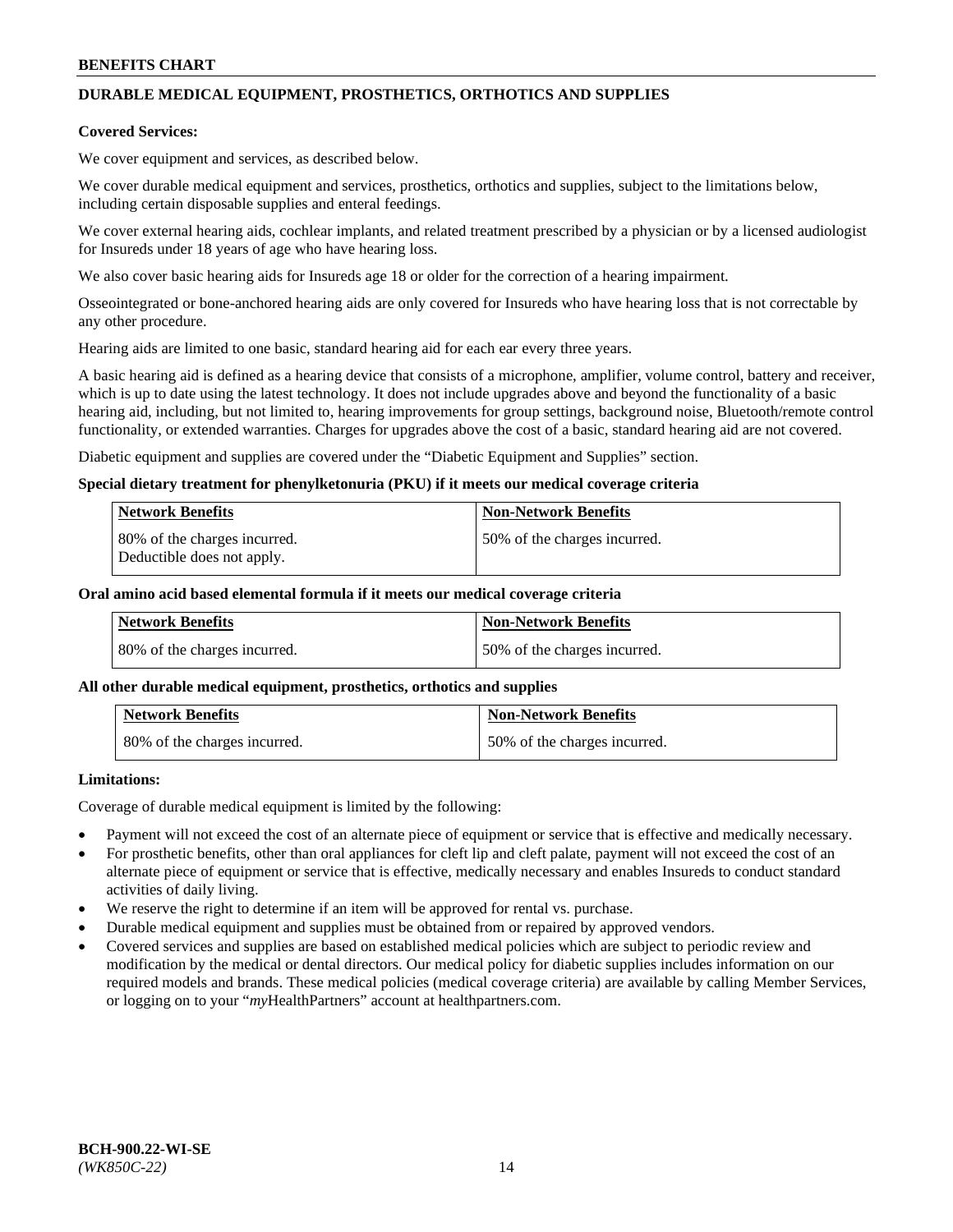## **Not Covered:**

Items which are not eligible for coverage include, but are not limited to:

- Replacement or repair of any covered items, if the items are (i) damaged or destroyed by misuse, abuse or carelessness, (ii) lost; or (iii) stolen.
- Duplicate or similar items.
- Labor and related charges for repair of any covered items which are more than the cost of replacement by an approved vendor.
- Sales tax, mailing, delivery charges, service call charges.
- Items which are primarily educational in nature or for hygiene, vocation, comfort, convenience or recreation.
- Communication aids or devices: equipment to create, replace or augment communication abilities including, but not limited to, speech processors, receivers, communication boards, or computer or electronic assisted communication.
- Implantable and osseointegrated or bone-anchored hearing aids and their fitting, except as specifically described in this Benefits Chart. This exclusion does not apply to cochlear implants.
- Eyeglasses, contact lenses and their fitting, measurement and adjustment, except as specifically described in this Benefits Chart.
- Hair prostheses (wigs).
- Household equipment which primarily has customary uses other than medical, such as, but not limited to, exercise cycles, air purifiers, central or unit air conditioners, water purifiers, non-allergenic pillows, mattresses or waterbeds.
- Household fixtures including, but not limited to, escalators or elevators, ramps, swimming pools and saunas.
- Modifications to the structure of the home including, but not limited to, wiring, plumbing or charges for installation of equipment.
- Vehicle, car or van modifications including, but not limited to, hand brakes, hydraulic lifts and car carrier.
- Rental equipment while owned equipment is being repaired by non-contracted vendors, beyond one month rental of medically necessary equipment.
- Other equipment and supplies, including but not limited to assistive devices, that we determine are not eligible for coverage.
- See "Services Not Covered" in the Certificate.

## **EMERGENCY AND URGENTLY NEEDED CARE SERVICES**

#### **Covered Services:**

We cover services for emergency care and urgently needed care if the services are otherwise eligible for coverage under the Certificate.

**Urgently needed care.** These are services to treat an unforeseen illness or injury that:

- are required in order to prevent a serious deterioration in your health; and
- cannot be delayed until the next available clinic or office hours.

| <b>Network Benefits</b>                                                                                  | <b>Non-Network Benefits</b> |
|----------------------------------------------------------------------------------------------------------|-----------------------------|
| 100% of the charges incurred, subject to a<br>copayment of \$25 per visit.<br>Deductible does not apply. | See Network Benefits.       |

**Emergency care.** These are services to treat:

- the sudden, unexpected onset of illness or injury which, if left untreated or unattended until the next available clinic or office hours, would result in hospitalization; or
- a condition requiring professional health services immediately necessary to preserve life or stabilize health.

Emergency care includes emergency services as defined in Division BB, Title I, Section 102 of the Consolidated Appropriations Act of 2021.

When reviewing claims for coverage of emergency services, our medical director will take into consideration a reasonable layperson's belief that the circumstances required immediate medical care that could not wait until the next working day or next available clinic appointment.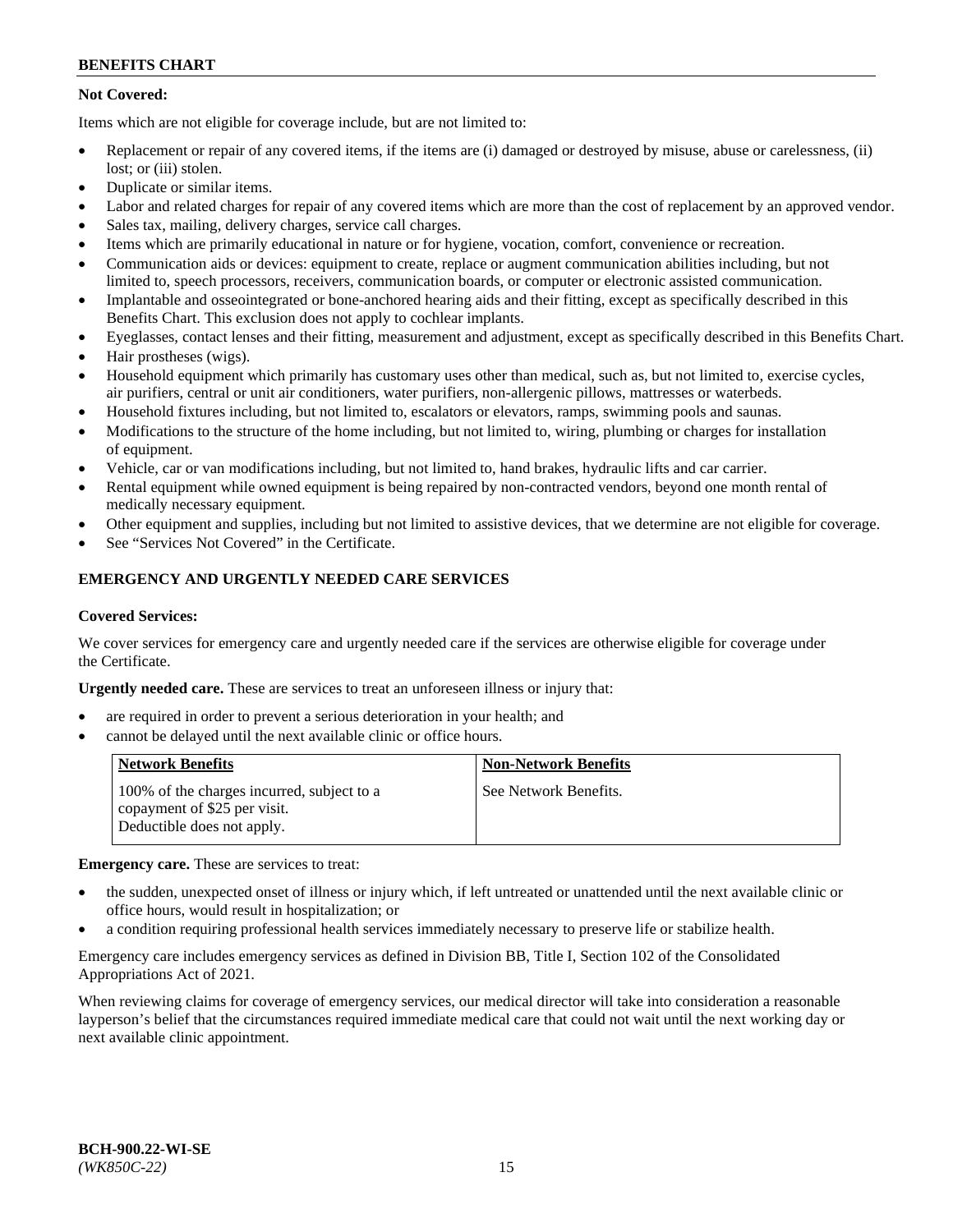### **Emergency care in a hospital emergency room, including professional services of a physician**

| <b>Network Benefits</b>      | <b>Non-Network Benefits</b> |
|------------------------------|-----------------------------|
| 80% of the charges incurred. | See Network Benefits.       |

#### **Inpatient emergency care in a hospital**

| <b>Network Benefits</b>      | <b>Non-Network Benefits</b> |
|------------------------------|-----------------------------|
| 80% of the charges incurred. | See Network Benefits.       |

### **Not Covered:**

• See "Services Not Covered" in the Certificate.

# **GENE THERAPY**

## **Covered Services:**

We cover gene therapy treatment if it meets our medical coverage criteria.

| <b>Network Benefits</b>                                                                                                                                                                                 | <b>Non-Network Benefits</b> |
|---------------------------------------------------------------------------------------------------------------------------------------------------------------------------------------------------------|-----------------------------|
| Coverage level is same as corresponding Network<br>Benefits, depending on type of service provided such as<br>Office Visits for Illness or Injury, Inpatient or<br><b>Outpatient Hospital Services.</b> | No coverage.                |

### **Limitations:**

- Gene therapy must be provided by a designated provider.
- Specific types of gene therapy are limited to therapies and conditions specified in our medical coverage criteria.

## **Not Covered:**

• See "Services Not Covered" in the Certificate.

## **HEALTH EDUCATION**

## **Covered Services:**

We cover education for preventive services and education for the management of chronic health problems (such as diabetes).

| <b>Network Benefits</b>                                     | <b>Non-Network Benefits</b>  |
|-------------------------------------------------------------|------------------------------|
| 100% of the charges incurred.<br>Deductible does not apply. | 50% of the charges incurred. |

#### **Not Covered:**

• See "Services Not Covered" in the Certificate.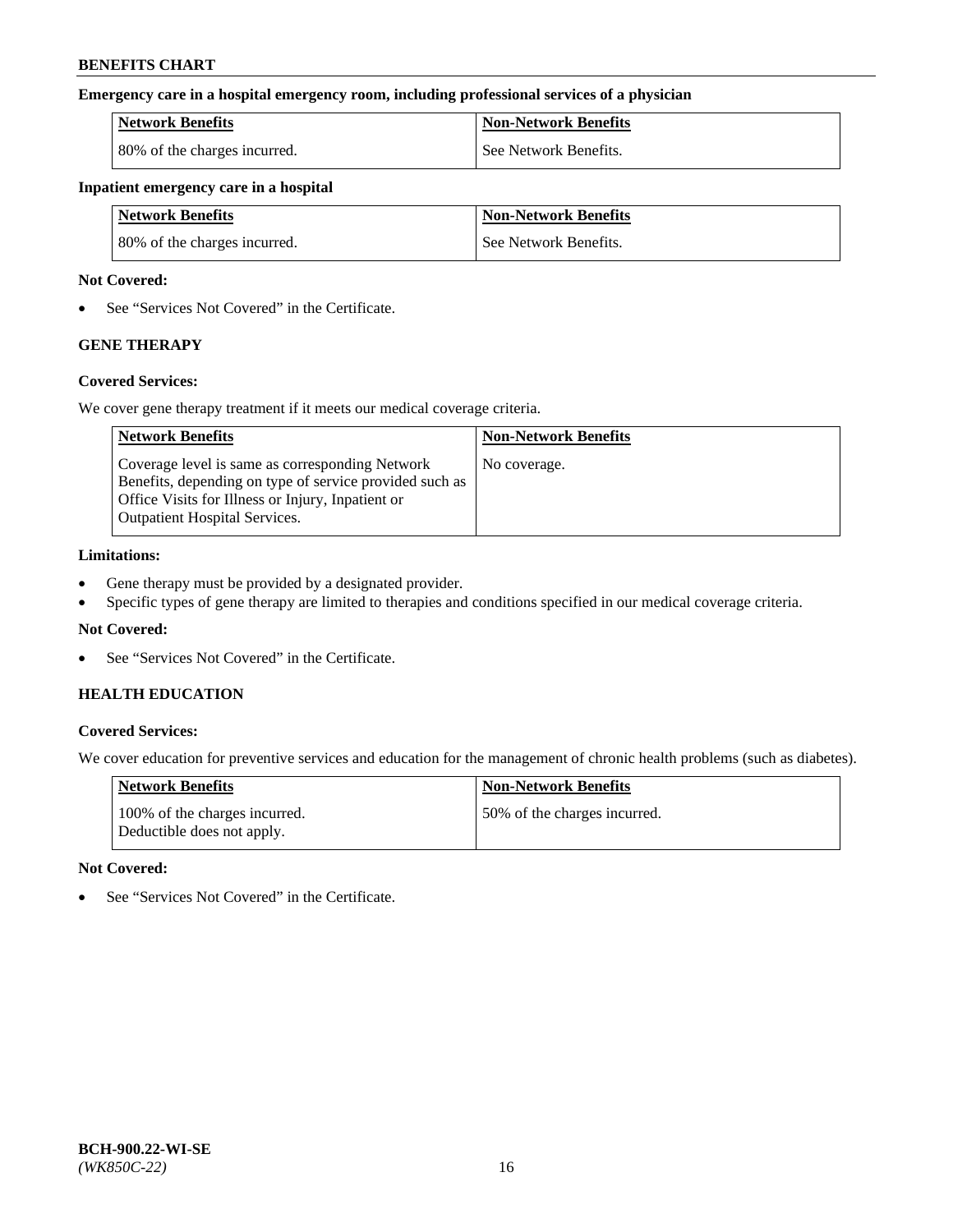## **HOME-BASED COMPREHENSIVE HEALTH RISK ASSESSMENT**

### **Covered Services:**

If you meet our criteria for coverage, you may qualify for our home-based comprehensive health risk assessment program. The program covers a health assessment with a designated nurse practitioner.

| Network Benefits                                            | <b>Non-Network Benefits</b> |
|-------------------------------------------------------------|-----------------------------|
| 100% of the charges incurred.<br>Deductible does not apply. | No coverage.                |

### **Not Covered:**

See "Services Not Covered" in the Certificate.

## **HOME HEALTH SERVICES**

### **Covered Services:**

We cover skilled nursing services, physical therapy, occupational therapy, speech therapy, respiratory therapy and other therapeutic services, non-routine prenatal and postnatal services, routine postnatal well child visits as described in our medical coverage criteria, phototherapy services for newborns, home health aide services and other eligible home health services when provided in your home, if you are homebound (i.e., unable to leave home without considerable effort due to a medical condition). Lack of transportation does not constitute homebound status. For phototherapy services for newborns and high risk prenatal services, supplies and equipment are included.

We cover total parenteral nutrition/intravenous ("TPN/IV") therapy, equipment, supplies and drugs in connection with IV therapy. IV line care kits are covered under Durable Medical Equipment.

We cover palliative care benefits. Palliative care includes symptom management, education and establishing goals of care. We waive the requirement that you be homebound for a limited number of home visits for palliative care (as shown in this Benefits Chart), if you have a life-threatening, non-curable condition which has a prognosis of survival of two years or less. Additional palliative care visits are eligible under the home health services benefit if you are homebound and meet all other requirements defined in this section.

You do not need to be homebound to receive total parenteral nutrition/intravenous ("TPN/IV") therapy.

Home health services are eligible and covered only when:

- medically necessary; and
- provided as rehabilitative care, terminal care or maternity care; and
- ordered by a physician, and included in the written home care plan.

### **Physical therapy, occupational therapy, speech therapy, respiratory therapy, home health aide services and palliative care**

| <b>Network Benefits</b>                                                                                  | <b>Non-Network Benefits</b>  |
|----------------------------------------------------------------------------------------------------------|------------------------------|
| 100% of the charges incurred, subject to a<br>copayment of \$25 per visit.<br>Deductible does not apply. | 50% of the charges incurred. |

If more than one home health visit occurs in a day, a separate copayment applies to each. For example, if an occupational therapist and a physical therapist visit an Insured in the same day, a separate copayment will be charged for each visit.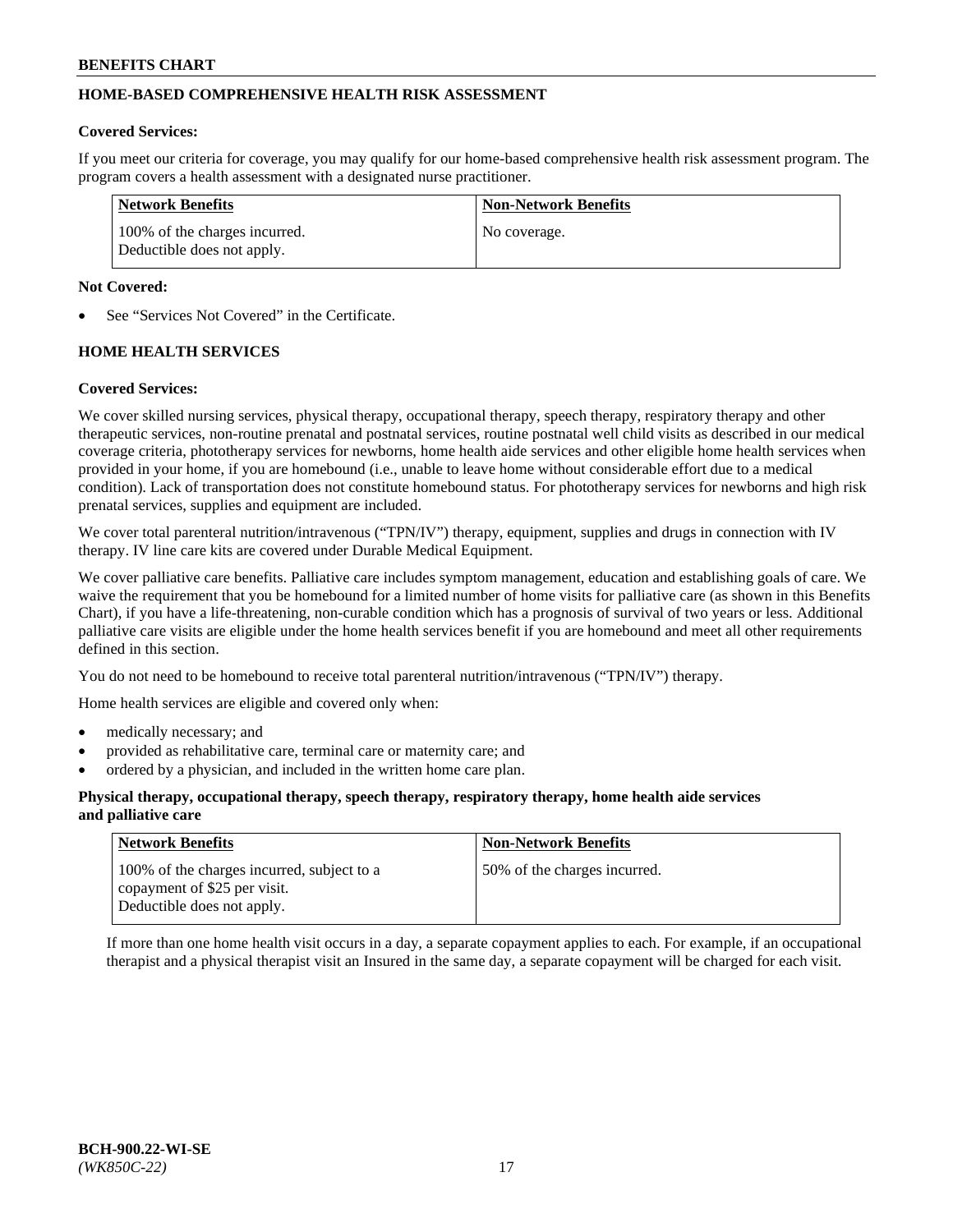## **TPN/IV therapy, skilled nursing services, non-routine prenatal/postnatal services, and phototherapy**

| Network Benefits                                            | <b>Non-Network Benefits</b>  |
|-------------------------------------------------------------|------------------------------|
| 100% of the charges incurred.<br>Deductible does not apply. | 50% of the charges incurred. |

Each 24-hour visit (or shifts up to 24-hour visits) equals one visit and counts toward the Maximum visits for all other services shown below. Any visit that lasts less than 24 hours regardless of the length of the visit, will count as one visit toward the Maximum visits for all other services shown below. All visits must be medically necessary and benefit eligible.

### **Routine postnatal well child visit**

| Network Benefits                                            | <b>Non-Network Benefits</b>  |
|-------------------------------------------------------------|------------------------------|
| 100% of the charges incurred.<br>Deductible does not apply. | 50% of the charges incurred. |

### **Maximum visits for palliative care**

If you are eligible to receive palliative care in the home and you are not homebound, there is a maximum of 12 visits per calendar year.

## **Maximum visits for all services other than palliative care**

| Network Benefits               | <b>Non-Network Benefits</b>  |
|--------------------------------|------------------------------|
| 1.60 visits per calendar year. | 30 visits per calendar year. |

Each visit provided under the Network Benefits and Non-Network Benefits counts toward the maximums shown under both Maximum visits sections. The routine postnatal well child visits do not count toward the visit limit.

### **Limitations:**

- Home health services are not provided as a substitute for a primary caregiver in the home or as relief (respite) for a primary caregiver in the home. We will not reimburse family members or residents in your home for the above services.
- A service shall not be considered a skilled nursing service merely because it is performed by, or under the direct supervision of, a licensed nurse. Where a service (such as tracheotomy suctioning or ventilator monitoring) or like services, can be safely and effectively performed by a non-medical person (or self-administered), without the direct supervision of a licensed nurse, the service shall not be regarded as a skilled nursing service, whether or not a skilled nurse actually provides the service. The unavailability of a competent person to provide a non-skilled service shall not make it a skilled service when a skilled nurse provides it. Only the skilled nursing component of so-called "blended" services (i.e. services which include skilled and non-skilled components) are covered under this Benefits Chart.

## **Not Covered:**

- Financial or legal counseling services.
- Housekeeping or meal services in your home.
- Private duty nursing services.
- Services provided by a family member or enrollee, or a resident in the enrollee's home.
- Vocational rehabilitation and recreational or educational therapy. Recreation therapy is therapy provided solely for the purpose of recreation, including, but not limited to: (a) requests for physical therapy or occupational therapy to improve athletic ability, and (b) braces or guards to prevent sports injuries.
- See "Services Not Covered" in the Certificate.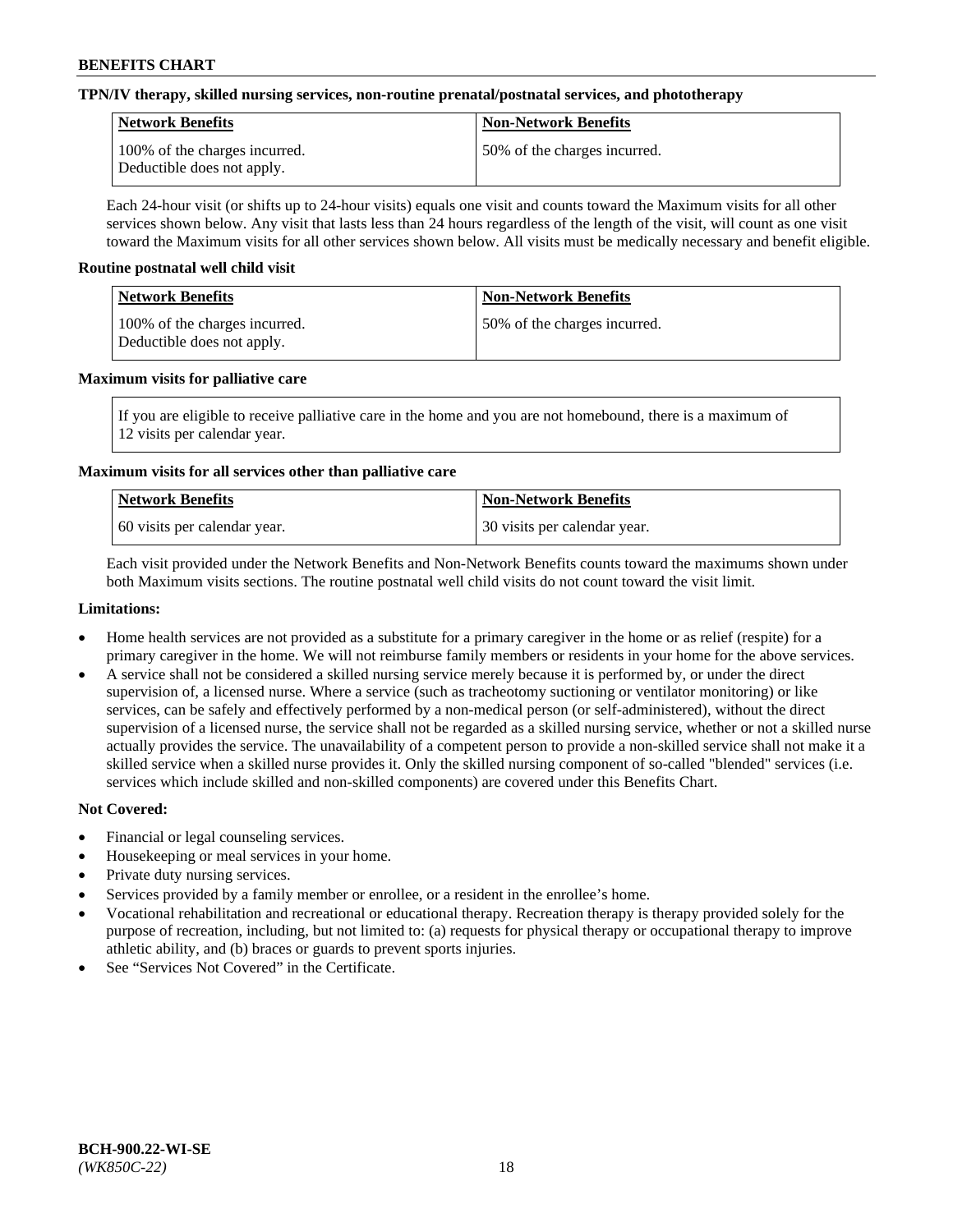## **HOME HOSPICE SERVICES**

### **Applicable Definitions:**

**Part-time.** This is up to two hours of service per day, more than two hours is considered continuous care.

**Continuous Care.** This is from two to twelve hours of service per day provided by a registered nurse, licensed practical nurse, or home health aide, during a period of crisis in order to maintain a terminally ill patient at home.

**Appropriate Facility.** This is a nursing home, hospice residence, or other inpatient facility.

**Custodial Care Related to Hospice Services.** This means providing assistance in the activities of daily living and the care needed by a terminally ill patient which can be provided by primary caregiver (i.e., family member or friend) who is responsible for the patient's home care.

## **Covered Services:**

**Home hospice program.** We cover the services described below if you are terminally ill and accepted as a home hospice program participant. You must meet the eligibility requirements of the program, and elect to receive services through the home hospice program. The services will be provided in your home, with inpatient care available when medically necessary as described below. If you elect to receive hospice services, you do so in lieu of curative treatment for your terminal illness for the period you are enrolled in the home hospice program.

**Eligibility:** In order to be eligible to be enrolled in the home hospice program, you must: (1) be a terminally ill patient (prognosis of six months or less); (2) have chosen a palliative treatment focus (i.e., emphasizing comfort and supportive services rather than treatment attempting to cure the disease or condition); and (3) continue to meet the terminally ill prognosis as reviewed by our medical director or his or her designee over the course of care. You may withdraw from the home hospice program at any time.

**Eligible services:** Hospice services include the following services provided in accordance with an approved hospice treatment plan.

- Home health services:
	- Part-time care provided in your home by an interdisciplinary hospice team (which may include a physician, nurse, social worker, and spiritual counselor) and medically necessary home health services are covered.
	- o One or more periods of continuous care in your home or in a setting which provides day care for pain or symptom management, when medically necessary, will be covered.
	- Inpatient services: We cover medically necessary inpatient services.
- Other services:
	- Respite care is covered for care in your home or in an appropriate facility, to give your primary caregivers (i.e., family members or friends) rest and/or relief when necessary in order to maintain a terminally ill patient at home.
	- o Medically necessary medications for pain and symptom management.
	- o Semi-electric hospital beds and other durable medical equipment are covered.
	- o Emergency and non-emergency care is covered.

| Network Benefits                                            | <b>Non-Network Benefits</b>  |
|-------------------------------------------------------------|------------------------------|
| 100% of the charges incurred.<br>Deductible does not apply. | 50% of the charges incurred. |

Respite care is limited to 5 days per episode, and respite care and continuous care combined are limited to 30 days.

## **Not Covered:**

- Financial or legal counseling services.
- Housekeeping or meal services in your home.
- Custodial or maintenance care related to hospice services, whether provided in the home or in a nursing home.
- Any service not specifically described as covered services under this home hospice services benefits.
- Any services provided by members of your family or residents in your home.
- See "Services Not Covered" in the Certificate.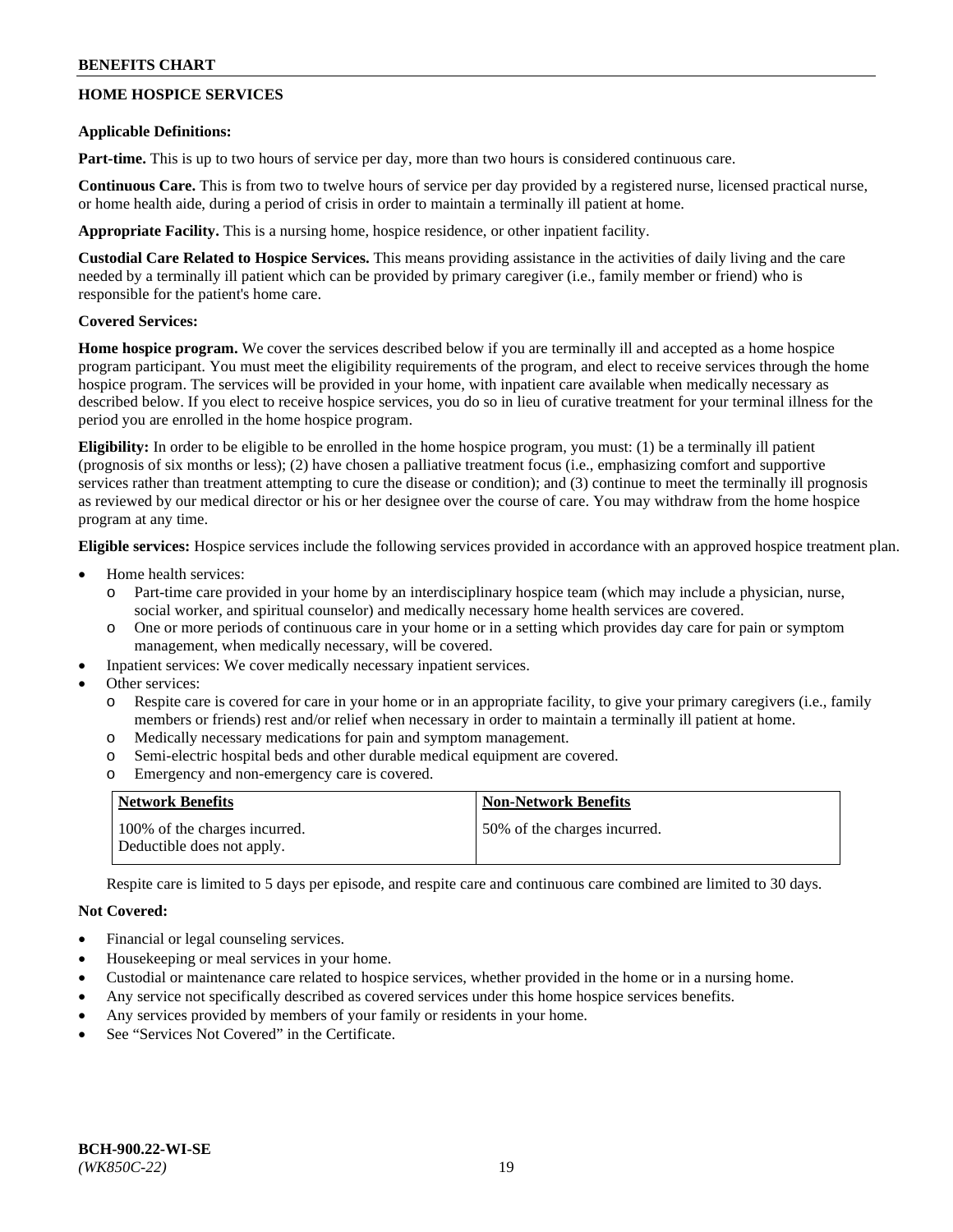## **HOSPITAL AND SKILLED NURSING FACILITY SERVICES**

#### **Covered Services:**

We cover services as described below.

### **Medical or surgical hospital services**

**Inpatient hospital services:** We cover the following medical or surgical services, for the treatment of acute illness or injury, which require the level of care only provided in an acute care facility. These services must be authorized by a physician.

Inpatient hospital services include: room and board; the use of operating or maternity delivery rooms; intensive care facilities; newborn nursery facilities; general nursing care, anesthesia, laboratory and diagnostic imaging services, radiation therapy, physical therapy, prescription drugs or other medications administered during treatment, blood and blood products (unless replaced), and blood derivatives, and other diagnostic or treatment related hospital services; physician and other professional medical and surgical services provided while in the hospital, including gender confirmation surgery that meets medical coverage criteria.

We cover, following a vaginal delivery, a minimum of 48 hours of inpatient care for the mother and newborn child. We cover, following a caesarean section delivery, a minimum of 96 hours of inpatient care for the mother and newborn child.

Group health plans and health insurance issuers generally may not, under Federal law, restrict benefits for any hospital length of stay in connection with childbirth for the mother of newborn child to less than 48 hours following a vaginal delivery, or less than 96 hours following a caesarean section. However, Federal law generally does not prohibit the mother's or newborn's attending provider, after consulting with the mother, from discharging the mother or her newborn earlier than 48 hours (or 96 hours as applicable). In any case plans and issuers may not, under Federal law, require that a provider obtain authorization from the plan or the insurance issuer for prescribing a length of stay not in excess of 48 hours (or 96 hours).

| <b>Network Benefits</b>      | Non-Network Benefits         |
|------------------------------|------------------------------|
| 80% of the charges incurred. | 50% of the charges incurred. |

Each Insured's admission or confinement, including that of a newborn child, is separate and distinct from the admission or confinement of any other Insured.

**Outpatient hospital, ambulatory care or surgical facility services:** We cover the following medical and surgical services, for diagnosis or treatment of illness or injury on an outpatient basis. These services must be authorized by a physician.

Outpatient services include: use of operating rooms, maternity delivery rooms or other outpatient departments, rooms or facilities; and the following outpatient services: general nursing care, anesthesia, laboratory and diagnostic imaging services, radiation therapy, physical therapy, drugs administered during treatment, blood and blood products (unless replaced), and blood derivatives, and other diagnostic or treatment related outpatient services; physician and other professional medical and surgical services provided while an outpatient, including colonoscopies (starting at age 50, or under age 50 for people at high risk of colorectal cancer), and gender confirmation surgery that meets medical coverage criteria.

For Network Benefits, non-emergent, scheduled outpatient Magnetic Resonance Imaging (MRI) and Computed Tomography (CT) must be provided at a designated facility. Your physician or facility will obtain or verify prior authorization for these services, as needed.

To see the benefit level for diagnostic imaging services, laboratory services and physical therapy, see benefits under Diagnostic Imaging Services, Laboratory Services and Physical Therapy in this Benefits Chart.

| <b>Network Benefits</b>      | <b>Non-Network Benefits</b>   |
|------------------------------|-------------------------------|
| 80% of the charges incurred. | 150% of the charges incurred. |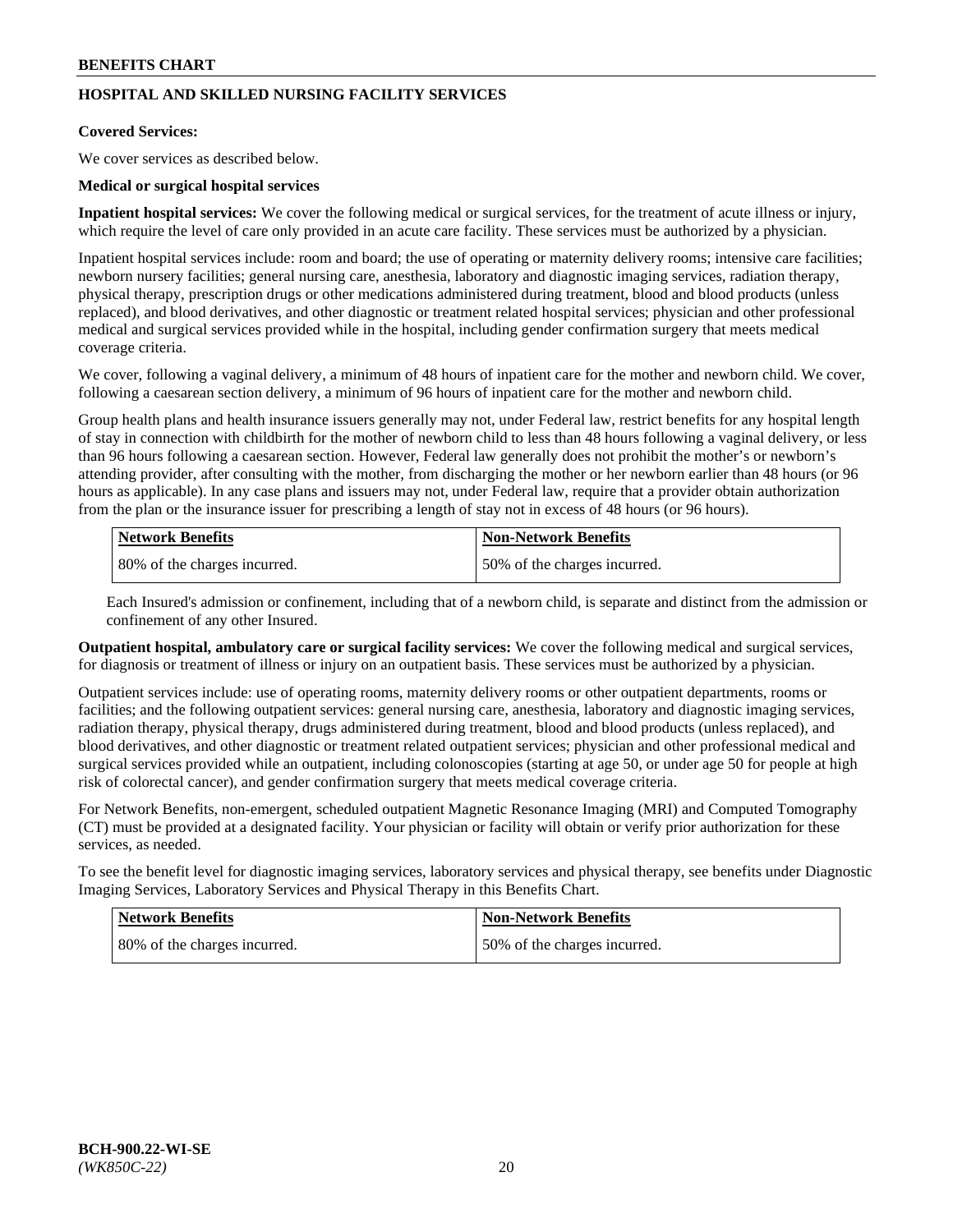## **Skilled nursing facility care:**

We cover room and board, daily skilled nursing and related ancillary services for post-acute treatment and rehabilitative care of illness or injury that meets medical coverage criteria. Rehabilitation services are limited to services where significant measurable progress is expected to occur within a reasonable period of time.

| Network Benefits                             | <b>Non-Network Benefits</b>                  |
|----------------------------------------------|----------------------------------------------|
| 80% of the charges incurred.                 | 50% of the charges incurred.                 |
| Limited to a 30-day maximum per confinement. | Limited to a 30-day maximum per confinement. |

Each day of services provided under the Network Benefits and Non-Network Benefits, combined, applies toward the maximum shown above.

### **Not Covered:**

- Services for items for personal convenience, such as television rental, are not covered.
- See "Services Not Covered" in the Certificate.

### **INFERTILITY DIAGNOSIS**

#### **Covered Services:**

We cover the diagnosis of infertility. These services include diagnostic procedures and tests provided in connection with an infertility evaluation, office visits and consultations to diagnose infertility.

| <b>Network Benefits</b>                                    | <b>Non-Network Benefits</b>  |
|------------------------------------------------------------|------------------------------|
| 80% of the charges incurred.<br>Deductible does not apply. | 50% of the charges incurred. |

Coverage is limited to office visits and consultations to diagnose infertility. Treatment is not covered.

## **Not Covered:**

- Infertility/fertility treatment, including, but not limited to, office visits, laboratory services, diagnostic imaging services and fertility drugs; reversal of sterilization; and sperm, ova or embryo acquisition, retrieval or storage; however, we cover office visits and consultations to diagnose infertility.
- Services related to the establishment of surrogate pregnancy and fees for a surrogate. However, pregnancy and maternity services are covered for an Insured under this Benefits Chart, including a surrogate pregnancy.
- See "Services Not Covered" in the Certificate.

## **LABORATORY SERVICES**

#### **Covered Services:**

We cover laboratory tests when ordered by a provider and provided in a clinic or outpatient hospital facility. This includes blood tests to detect lead exposure in children between the ages of 6 months and 72 months.

To see the benefit level for inpatient hospital or skilled nursing facility services, see benefits under "Inpatient Hospital and Skilled Nursing Facility Services" in this Benefits Chart.

#### **Prostate-specific antigen (PSA) testing**

| <b>Network Benefits</b>                                     | <b>Non-Network Benefits</b>  |
|-------------------------------------------------------------|------------------------------|
| 100% of the charges incurred.<br>Deductible does not apply. | 50% of the charges incurred. |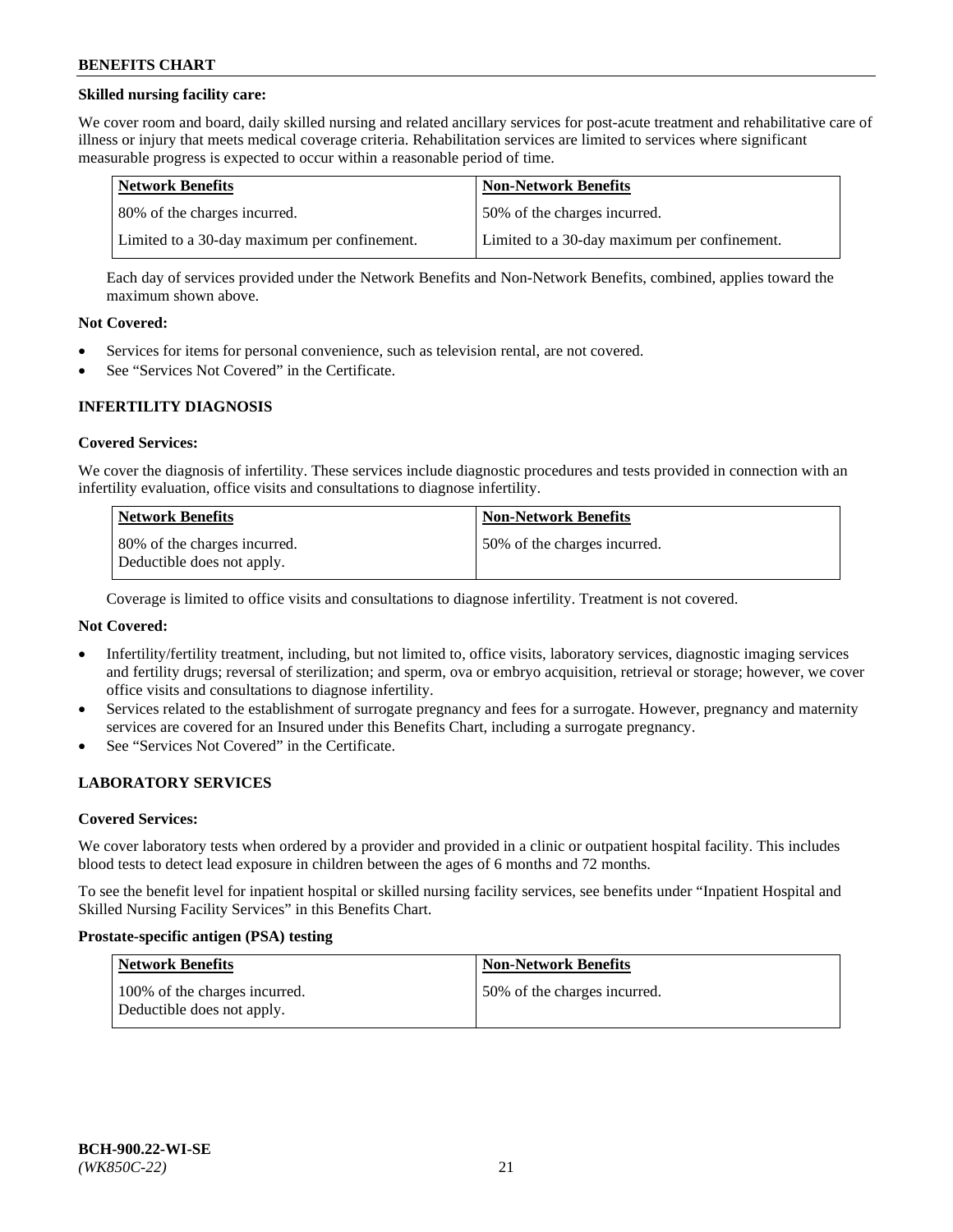### **All other laboratory services**

#### **Services for illness or injury**

| <b>Network Benefits</b>                                     | <b>Non-Network Benefits</b>  |
|-------------------------------------------------------------|------------------------------|
| 100% of the charges incurred.<br>Deductible does not apply. | 50% of the charges incurred. |

## **Preventive services**

Laboratory services associated with preventive services are covered at the benefit level shown in the "Preventive Services" section of this Benefits Chart.

### **Not Covered:**

See "Services Not Covered" in the Certificate.

## **MASTECTOMY RECONSTRUCTION BENEFIT**

### **Covered Services:**

We cover reconstruction of the breast on which the mastectomy has been performed; surgery and reconstruction of the other breast to produce symmetrical appearance, and prostheses and physical complications of all stages of mastectomy, including lymphedemas.

| <b>Network Benefits</b>                               | <b>Non-Network Benefits</b>                           |
|-------------------------------------------------------|-------------------------------------------------------|
| Coverage level is same as corresponding Network       | Coverage level is same as corresponding Non-Network   |
| Benefits, depending on type of service provided, such | Benefits, depending on type of service provided, such |
| as Office Visits for Illness or Injury, Inpatient or  | as Office Visits for Illness or Injury, Inpatient or  |
| <b>Outpatient Hospital Services.</b>                  | Outpatient Hospital Services.                         |

#### **Not Covered:**

See "Services Not Covered" in the Certificate.

## **MEDICATION THERAPY DISEASE MANAGEMENT PROGRAM**

## **Covered Services:**

If you meet our criteria for coverage, you may qualify for our Medication Therapy Disease Management Program.

The program covers consultations with a designated Network pharmacist.

Covered services are based on established medical policies, which are subject to periodic review and modification by the medical directors. These medical policies (medical coverage criteria) are available by calling Member Services, or logging on to your "*my*HealthPartners" account at [healthpartners.com.](http://www.healthpartners.com/)

| <b>Network Benefits</b>                                     | <b>Non-Network Benefits</b> |
|-------------------------------------------------------------|-----------------------------|
| 100% of the charges incurred.<br>Deductible does not apply. | No coverage.                |

## **Not Covered:**

See "Services Not Covered" in the Certificate.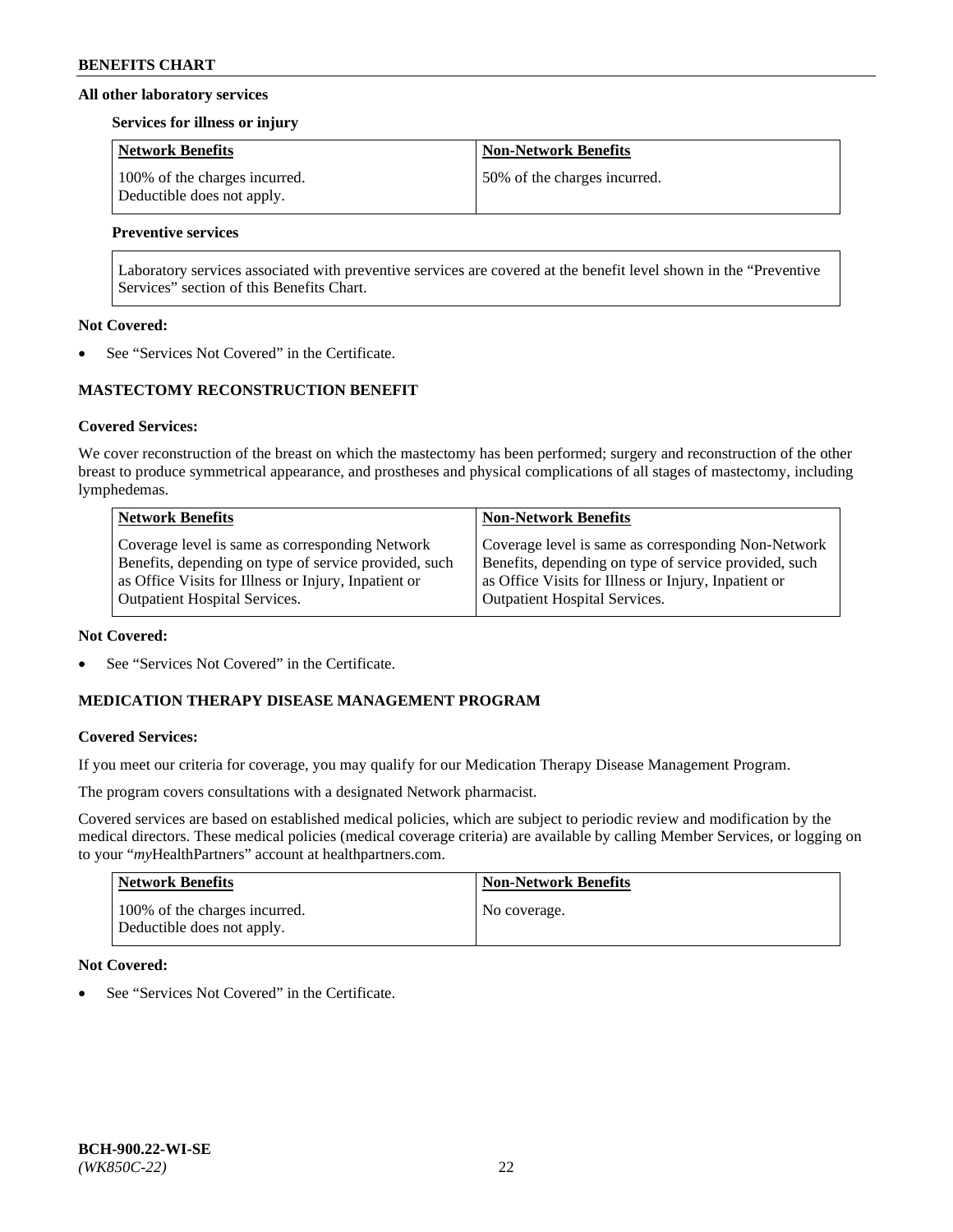# **OFFICE VISITS FOR ILLNESS OR INJURY**

## **Covered Services:**

We cover the following when medically necessary: professional medical and surgical services and related supplies, including biofeedback, of physicians and other health care providers; blood and blood products (unless replaced) and blood derivatives.

We cover diagnosis and treatment of illness or injury to the eyes. Where contact or eye glass lenses are prescribed as medically necessary for the post-operative treatment of cataracts or for the treatment of aphakia, acute or chronic corneal pathology, or keratoconus, we cover the initial evaluation, lenses and fitting. Insureds must pay for lens replacement beyond the initial pair.

Services received via video, E-visit or telephone are covered under the "Telehealth/Telemedicine Services" section.

### **Office visits**

| Network Benefits                                                                                         | <b>Non-Network Benefits</b>  |
|----------------------------------------------------------------------------------------------------------|------------------------------|
| 100% of the charges incurred, subject to a<br>copayment of \$25 per visit.<br>Deductible does not apply. | 50% of the charges incurred. |

### **Convenience clinics**

| Network Benefits                                                                                         | <b>Non-Network Benefits</b>  |
|----------------------------------------------------------------------------------------------------------|------------------------------|
| 100% of the charges incurred, subject to a<br>copayment of \$10 per visit.<br>Deductible does not apply. | 50% of the charges incurred. |

### **Injections administered in a physician's office, other than immunizations**

#### **Allergy injections**

| <b>Network Benefits</b>                                                                                           | <b>Non-Network Benefits</b>  |
|-------------------------------------------------------------------------------------------------------------------|------------------------------|
| 100% of the charges incurred, subject to a<br>copayment of \$2 per date of service.<br>Deductible does not apply. | 50% of the charges incurred. |

## **All other injections**

| <b>Network Benefits</b>                                                                                           | <b>Non-Network Benefits</b>  |
|-------------------------------------------------------------------------------------------------------------------|------------------------------|
| 100% of the charges incurred, subject to a<br>copayment of \$2 per date of service.<br>Deductible does not apply. | 50% of the charges incurred. |

## **Not Covered:**

- Court ordered treatment, except as described in this Benefits Chart. Any resulting court ordered treatment for mental health services will be subject to the Certificate's requirement for medical necessity.
- See "Services Not Covered" in the Certificate.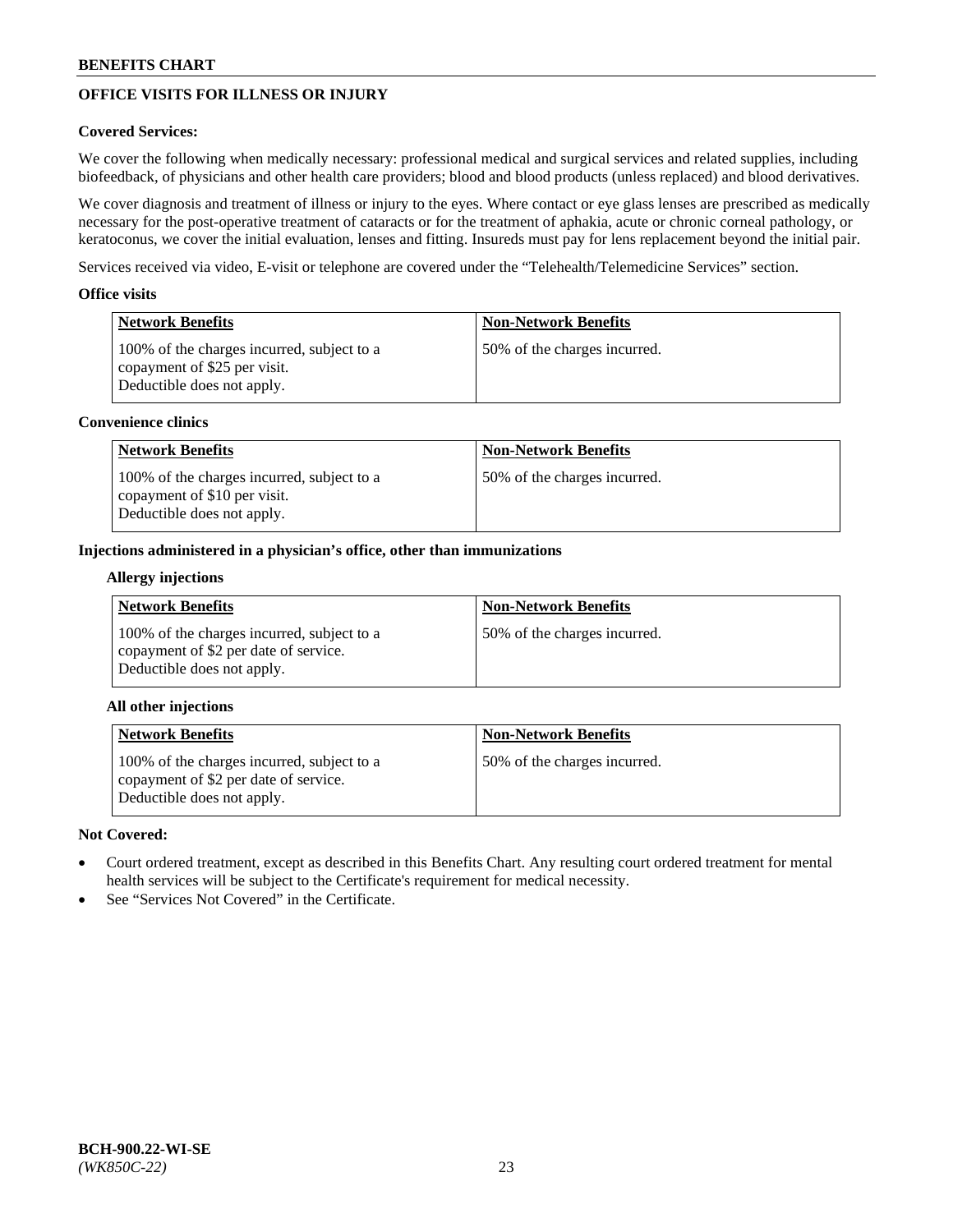# **PEDIATRIC EYEWEAR**

### **Covered Services:**

We cover pediatric eyewear for children.

Routine eye exams are covered under the "Preventive Services" section.

| <b>Network Benefits</b>      | <b>Non-Network Benefits</b> |
|------------------------------|-----------------------------|
| 80% of the charges incurred. | No coverage.                |

### **Limitations:**

- Coverage under this provision will continue until the end of the month in which the child turns age 19.
- Limited to one of the following per calendar year:
	- o one pair of eyeglasses including one set of prescription lenses, frames from our designated eyewear collection and anti-scratch coating; or
	- o one pair of non-disposable contact lenses; or
	- o a one-year supply of disposable contact lenses.
- Contact lens fittings are limited to two per calendar year.

## **Not Covered:**

- Frames that are not included in our designated eyewear collection. However, one pair of lenses will be covered if an Insured chooses frames outside our designated eyewear collection.
- More than one pair of lenses or frames or non-disposable contacts per calendar year, regardless of the reason. This includes replacement of eyeglasses or contact lenses due to loss, breakage, theft, or change in prescription.
- Safety glasses or goggles for sports or vocational reasons.
- Upgrades including, but not limited to, UV protection and no-line multifocal lenses.
- See "Services Not Covered" in the Certificate.

## **PHYSICAL THERAPY, OCCUPATIONAL THERAPY, SPEECH THERAPY AND OTHER SPECIFIED THERAPIES**

## **Covered Services:**

We cover the following physical therapy, occupational therapy and speech therapy services:

- Medically necessary rehabilitative care to correct the effects of illness or injury.
- Habilitative care rendered for congenital, developmental or medical conditions which have significantly limited the successful initiation of normal speech and normal motor development.

Massage therapy which is performed in conjunction with other treatment/modalities by a physical or occupational therapist is part of a prescribed treatment plan and is not billed separately is covered.

We cover services provided in a clinic. To see the benefit level for inpatient hospital or skilled nursing facility services, see benefits under "Inpatient Hospital and Skilled Nursing Facility Services".

#### **Rehabilitative care**

| <b>Network Benefits</b>                                                                                                                                                                                   | <b>Non-Network Benefits</b>                                                                                                   |
|-----------------------------------------------------------------------------------------------------------------------------------------------------------------------------------------------------------|-------------------------------------------------------------------------------------------------------------------------------|
| 100% of the charges incurred, subject to a<br>copayment of \$25 per visit.<br>Deductible does not apply.<br>Physical, Occupational and Speech Therapy are<br>limited to 20 visits each per calendar year. | 50% of the charges incurred.<br>Physical, Occupational and Speech Therapy are<br>limited to 20 visits each per calendar year. |

## **In addition to the services provided above, we cover a minimum of:**

- 20 visits per calendar year for pulmonary rehabilitation.
- 36 visits per calendar year for cardiac rehabilitation.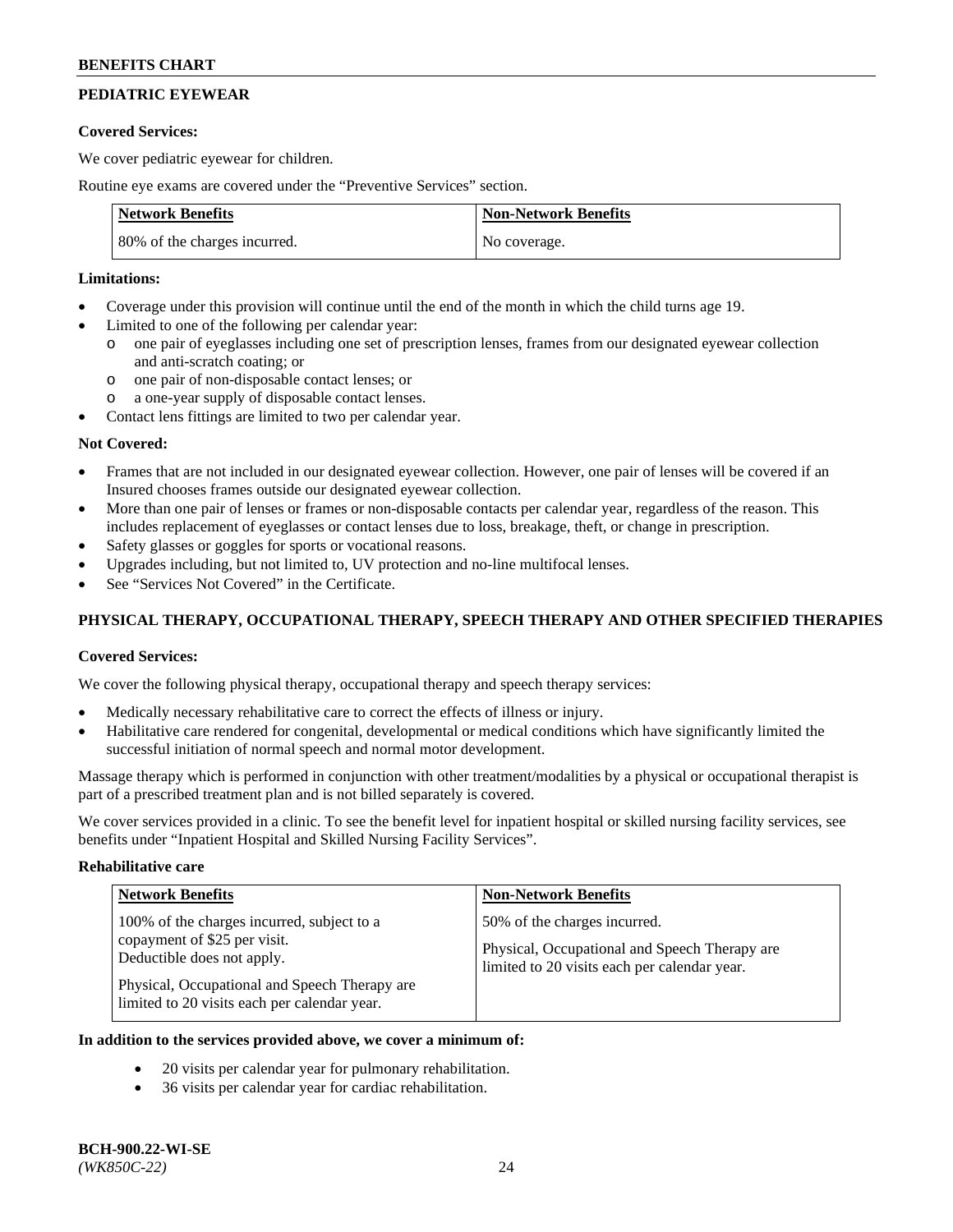- 30 visits per calendar year for post-cochlear implant aural therapy.
- 20 visits per calendar year for cognitive rehabilitation.

The maximum number of visits is combined for Network Benefits and Non-Network Benefits.

#### **Habilitative services**

| <b>Network Benefits</b>                                                                                                                                                                                   | <b>Non-Network Benefits</b>                                                                                                   |
|-----------------------------------------------------------------------------------------------------------------------------------------------------------------------------------------------------------|-------------------------------------------------------------------------------------------------------------------------------|
| 100% of the charges incurred, subject to a<br>copayment of \$25 per visit.<br>Deductible does not apply.<br>Physical, Occupational and Speech Therapy are<br>limited to 20 visits each per calendar year. | 50% of the charges incurred.<br>Physical, Occupational and Speech Therapy are<br>limited to 20 visits each per calendar year. |

The maximum number of visits is combined for Network Benefits and Non-Network Benefits.

### **Not Covered:**

- Massage therapy for the purpose of comfort or convenience of the Insured.
- See "Services Not Covered" in the Certificate.

## **PRE-DIABETES DISEASE MANAGEMENT PROGRAM**

#### **Covered Services:**

If you meet criteria for coverage, you may qualify for the Pre-Diabetes Disease Management Program through Omada Health. The program covers group health coaching which focuses on weight loss, exercise, behavior modification and health education at select locations determined by the plan.

| <b>Network Benefits</b>                                     | <b>Non-Network Benefits</b> |
|-------------------------------------------------------------|-----------------------------|
| 100% of the charges incurred.<br>Deductible does not apply. | Not applicable.             |

## **Not Covered:**

See "Services Not Covered" in the Certificate.

## **PRESCRIPTION DRUG SERVICES**

#### **Covered Services:**

We cover prescription drugs and medications that can be self-administered or are administered in a physician's office.

We will refill a prescription for eye drops covered under this Benefits Chart if the Insured requests a refill and the original prescription specified that additional quantities would be needed, providing the refill request does not exceed the quantities needed, and the following conditions are met:

- If the Insured requests a 30-day refill supply, the request must be made between 22 and 30 days of the later of (a) the original date that the prescription was distributed to the Insured or (b) the date that the most recent refill was distributed to the Insured; or
- If the Insured requests a 90-day refill supply, the request must be made between 67 and 90 days of the later of (a) the original date that the prescription was distributed to the Insured or (b) the date that the most recent refill was distributed to the Insured.

**For Network Benefits, drugs and medications must be obtained at a Network pharmacy.**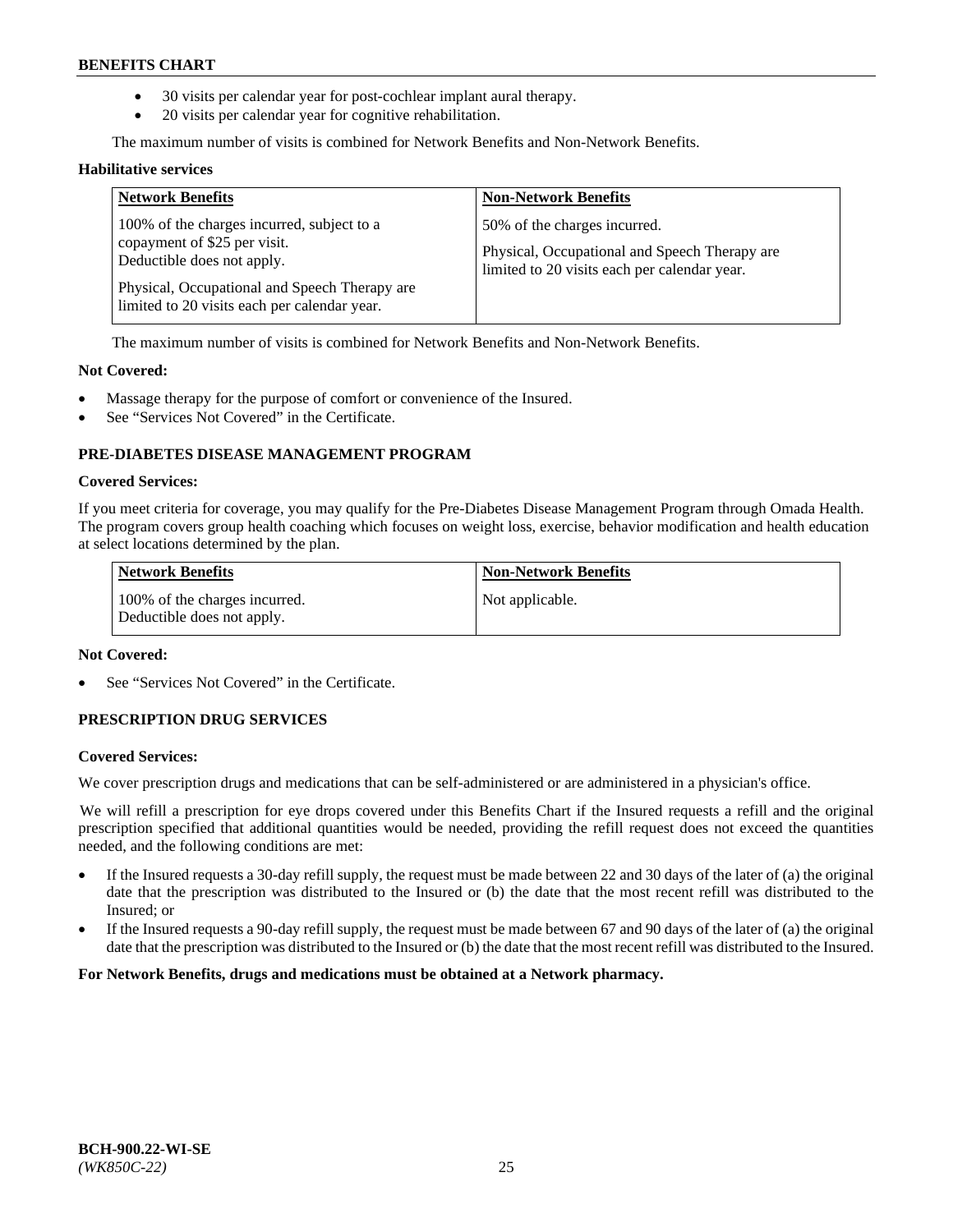## **If a copayment is required, you must pay one copayment for each 31-day supply, or portion thereof.**

# **Outpatient drugs (except as specified below)**

| <b>Network Benefits</b>                                                                                                                                                                                           | <b>Non-Network Benefits</b>  |
|-------------------------------------------------------------------------------------------------------------------------------------------------------------------------------------------------------------------|------------------------------|
| 100% of the charges incurred, subject to a copayment of<br>\$5 for generic low cost formulary drugs and 100% of<br>the charges incurred, subject to a copayment of \$25 for<br>generic high cost formulary drugs. | 50% of the charges incurred. |
| Brand name formulary drugs are covered at 100% of the<br>charges incurred, subject to a copayment of \$60.                                                                                                        |                              |
| In no event will your cost for a formulary insulin drug<br>exceed \$25.                                                                                                                                           |                              |
| Non-formulary drugs are covered at 100% of the<br>charges incurred, subject to a copayment of \$150.                                                                                                              |                              |
| Deductible does not apply.                                                                                                                                                                                        |                              |

**Oral chemotherapy drugs** are included on the specialty drug list. However, you pay the applicable outpatient drug copayment. As required by Wisconsin law, your maximum copayment will not be more than \$100 per prescription for a 31-day supply.

## **Mail order drugs**

| <b>Network Benefits</b>                                                                                                                                                         | <b>Non-Network Benefits</b>                                                                                                |
|---------------------------------------------------------------------------------------------------------------------------------------------------------------------------------|----------------------------------------------------------------------------------------------------------------------------|
| For your convenience, you may also get up to a<br>93-day supply of outpatient prescription drugs that<br>can be self-administered through the designated mail<br>order service. | Mail order drugs are only available through the<br>designated mail order service.<br>See Network Mail Order Drugs Benefit. |
| Specialty drugs are not available through the mail<br>order service.                                                                                                            |                                                                                                                            |

## **Specialty drugs which are self-administered**

| <b>Network Benefits</b>                                                                                              | <b>Non-Network Benefits</b> |
|----------------------------------------------------------------------------------------------------------------------|-----------------------------|
| 80% of the charges incurred.<br>Deductible does not apply.                                                           | No coverage.                |
| Specialty drugs are limited to drugs on the<br>specialty drug list and must be obtained from a<br>designated vendor. |                             |

**Oral chemotherapy drugs** are included on the specialty drug list. However, you pay the applicable outpatient drug copayment. As required by Wisconsin law, your maximum copayment will not be more than \$100 per prescription for a 31-day supply.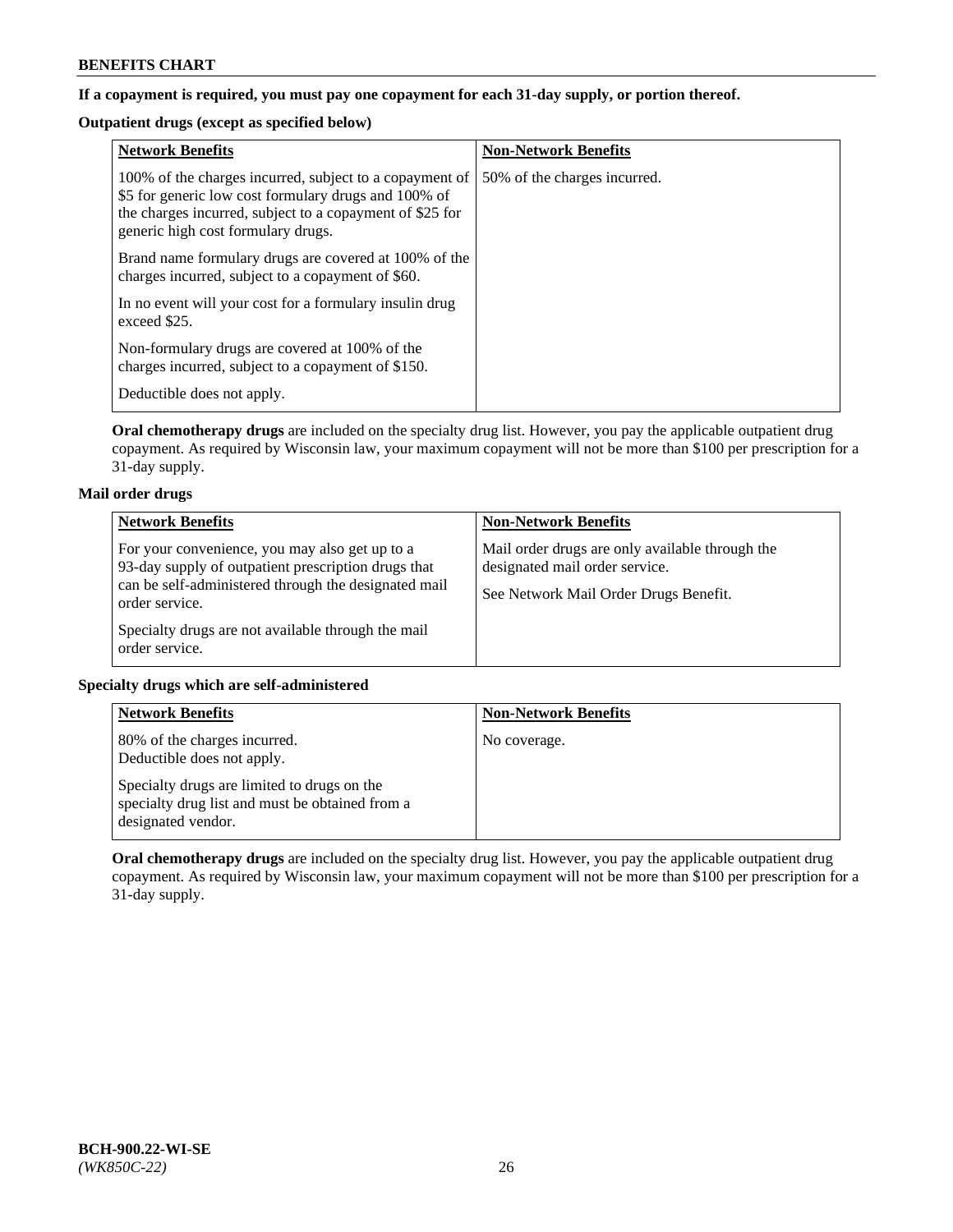## **Tobacco cessation drugs. All FDA approved tobacco cessation drugs are covered.**

| Network Benefits                                            | <b>Non-Network Benefits</b>  |
|-------------------------------------------------------------|------------------------------|
| 100% of the charges incurred.<br>Deductible does not apply. | 50% of the charges incurred. |

### **Contraceptive drugs**

| <b>Network Benefits</b>                                                                                                                                         | <b>Non-Network Benefits</b>  |
|-----------------------------------------------------------------------------------------------------------------------------------------------------------------|------------------------------|
| 100% of the charges incurred for formulary drugs.<br>Deductible does not apply.                                                                                 | 50% of the charges incurred. |
| If a physician requests that a non-formulary<br>contraceptive drug be dispensed as written, the drug<br>will be covered at 100%, not subject to the deductible. |                              |

**ACA preventive medications.** We cover preventive medications currently recommended by USPSTF with an A or B rating if they are prescribed by your medical provider and they are listed on our Commercial ACA Preventive Drug List. Preventive medications are subject to periodic review and modification. Changes would be effective in accordance with the federal rules and reflected in our current medical coverage criteria for preventive care services.

| <b>Network Benefits</b>                                     | <b>Non-Network Benefits</b>  |
|-------------------------------------------------------------|------------------------------|
| 100% of the charges incurred.<br>Deductible does not apply. | 50% of the charges incurred. |

## **Limitations:**

- Certain drugs may require prior authorization as indicated on the formulary. HealthPartners may require prior authorization for the drug and also the site where the drug will be provided. Certain drugs are subject to our utilization review process and quantity limits.
- Certain non-formulary drugs require prior authorization. In addition, certain drugs may be subject to any quantity limits applied as part of our trial program. The trial drug program applies to new prescriptions for certain drugs which have high toxicity, low tolerance, high costs and/or high potential for waste. Trial drugs are indicated on the formulary and/or the specialty drug list. Your first fill of a trial drug may be limited to less than a month supply. If the drug is well tolerated and effective, you will receive the remainder of your first month supply.
- If an Insured requests a brand name drug when there is a generic equivalent, the brand name drug will be covered up to the charge that would apply to the generic drug, minus any required copayment. If a physician requests that a brand name drug be dispensed as written, the drug will be paid at the non-formulary benefit.
- We may require insureds to try over-the-counter (OTC) drug alternatives before approving more costly formulary prescription drugs.
- Unless otherwise specified in the "Prescription Drug Services" section, you may receive up to a 31-day supply per prescription.
- A 93-day supply will be covered and dispensed only at pharmacies that participate in our extended day supply program.
- New prescriptions to treat certain chronic conditions are limited to a 31-day supply.
- No more than a 31-day supply of specialty drugs will be covered and dispensed at a time, unless it is a manufacturer supplied drug that cannot be split that supplies the insured with more than a 31-day supply.

**Not Covered:**Replacement of prescription drugs, medications, equipment and supplies due to loss, damage or theft.

- Nonprescription (over-the-counter) drugs or medications, including, but not limited to, vitamins, supplements, homeopathic remedies, and non-FDA approved drugs, unless listed on the formulary and prescribed by a physician or legally authorized health care provider under applicable state and federal law. This exclusion does not include over-thecounter contraceptives for women as allowed under the Affordable Care Act when the Insured obtains a prescription for the item. In addition, if the Insured obtains a prescription, this exclusion does not include aspirin to prevent cardiovascular disease for men and women of certain ages; folic acid supplements for women who may become pregnant; fluoride chemoprevention supplements for children without fluoride in their water source; and iron supplements for children ages 6-12 months who are at risk for anemia.
- All drugs for the treatment of sexual dysfunction.
- All drugs for the treatment of growth deficiency.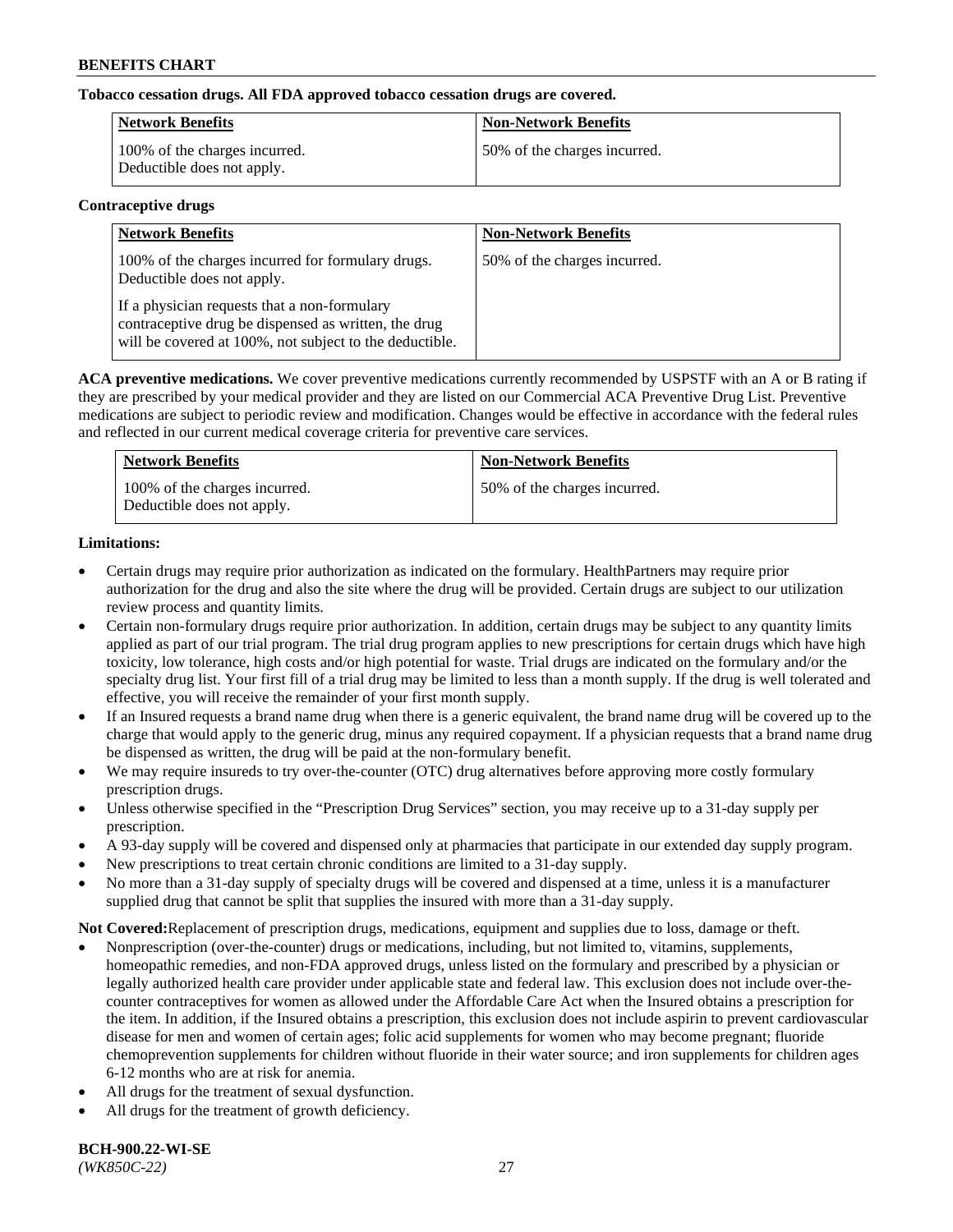- Fertility drugs.
- Medical cannabis.
- Drugs on the Excluded Drug List. The Excluded Drug List includes select drugs within a therapy class that are not eligible for coverage. This includes drugs that may be excluded for certain indications. The Excluded Drug List is available at [healthpartners.com.](http://www.healthpartners.com/)
- Drugs that are newly approved by the FDA until they are reviewed and approved by HealthPartners Pharmacy and Therapeutics Committee.
- Medical devices approved by the FDA will not be covered under the "Prescription Drug Services" section unless they are on our formulary. Covered medical devices are generally submitted and reimbursed under your medical benefits.
- See "Services Not Covered" in the Certificate.

# **PREVENTIVE SERVICES**

### **Applicable Definitions:**

**Routine Preventive Services** are routine health care services that include screenings, check-ups and counseling to prevent illness, disease or other health problems before symptoms occur.

**Diagnostic Services** are services to help a provider understand your symptoms, diagnose illness and decide what treatment may be needed. They may be the same services that are listed as preventive services, but they are being used as diagnostic services. Your provider will determine if these services are preventive or diagnostic. These services are not preventive if received as part of a visit to diagnose, manage or maintain an acute or chronic medical condition, illness or injury. When that occurs, unless otherwise indicated below, standard deductibles, copayments or coinsurance apply.

### **Covered Services:**

We cover preventive services that meet any of the requirements under the Affordable Care Act (ACA) shown in the bulleted items below. These preventive services are covered at 100% under the Network Benefits with no deductible, copayments or coinsurance. (If a preventive service is not required by the ACA and it is covered at a lower benefit level, it will be specified below.) Preventive benefits mandated under the ACA are subject to periodic review and modification. Changes would be effective in accordance with the federal rules. Preventive services mandated by the ACA include:

- Evidence-based items or services that have in effect a rating of A or B in the current recommendations of the United States Preventive Services Task Force with respect to the individual;
- Immunizations for routine use in children, adolescents, and adults that have in effect a recommendation from the Advisory Committee on Immunization Practices of the Centers for Disease Control and Prevention with respect to the individual;
- With respect to infants, children, and adolescents, evidence-informed preventive care and screenings provided for in comprehensive guidelines supported by the Health Resources and Services Administration; and
- With respect to women, preventive care and screenings provided for in comprehensive guidelines supported by the Health Resources and Services Administration.

Covered services are based on established medical policies, which are subject to periodic review and modification by the medical or dental directors. These medical policies (medical coverage criteria) are available by calling Member Services, or logging on to your "*my*HealthPartners" account at [healthpartners.com.](https://www.healthpartners.com/hp/index.html)

#### **ACA and state mandated preventive services are covered as follows:**

**Routine health exams and periodic health assessments.** A physician or health care provider will counsel you as to how often health assessments are needed based on age, sex and health status. This includes screening and counseling for tobacco cessation and all FDA approved tobacco cessation medications including over-the-counter drugs (as shown in the Prescription Drug Services section).

| <b>Network Benefits</b>                                     | <b>Non-Network Benefits</b>  |
|-------------------------------------------------------------|------------------------------|
| 100% of the charges incurred.<br>Deductible does not apply. | 50% of the charges incurred. |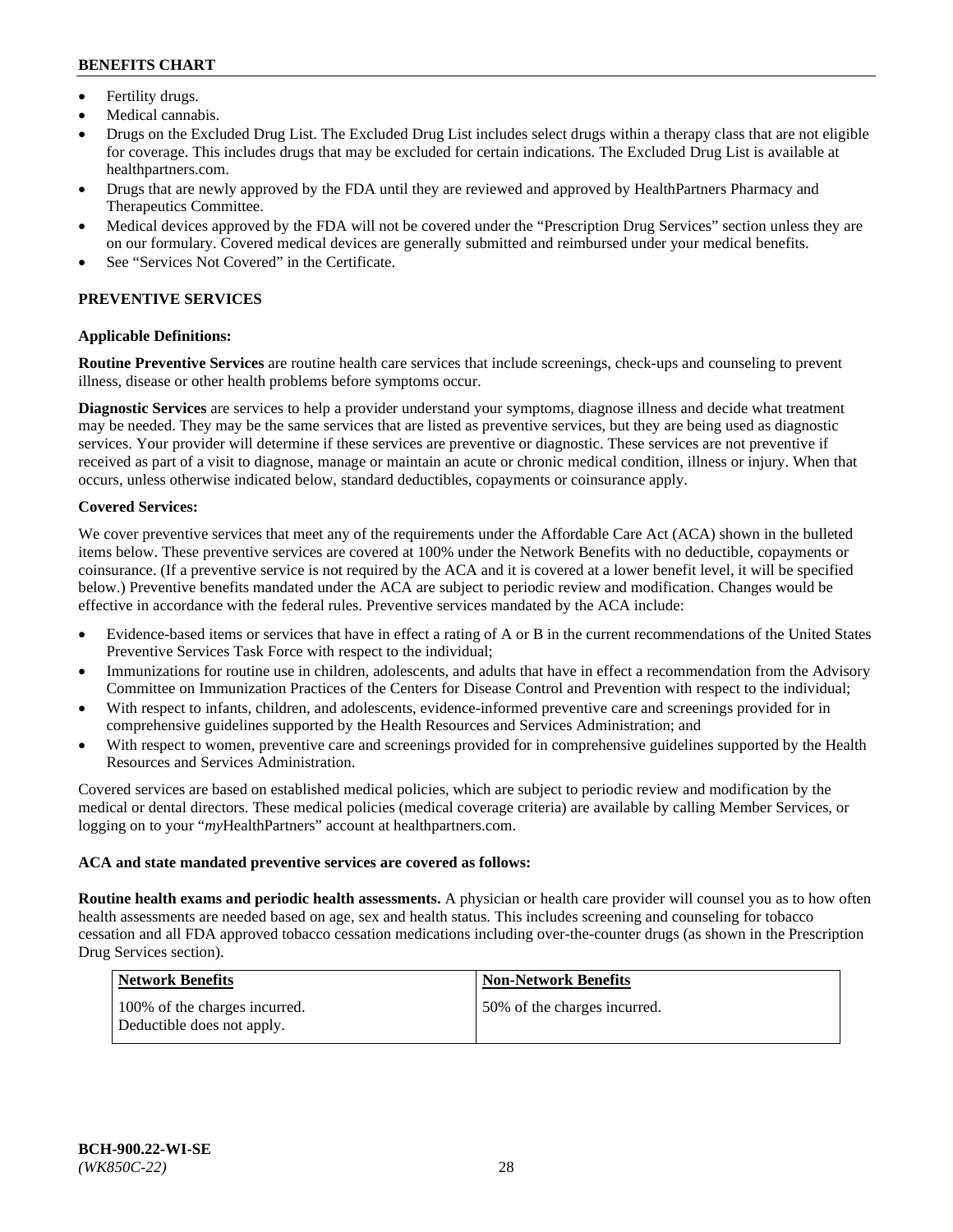**Child health supervision services.** This includes pediatric preventive services such as newborn screenings, appropriate immunizations, developmental assessments and laboratory services appropriate to the age of the child from birth to 72 months and appropriate immunizations to age 18.

| Network Benefits                                            | <b>Non-Network Benefits</b>  |
|-------------------------------------------------------------|------------------------------|
| 100% of the charges incurred.<br>Deductible does not apply. | 50% of the charges incurred. |

#### **Routine prenatal care and exams**

| Network Benefits                                            | <b>Non-Network Benefits</b>  |
|-------------------------------------------------------------|------------------------------|
| 100% of the charges incurred.<br>Deductible does not apply. | 50% of the charges incurred. |

**Routine postnatal care.** This includes health exams, assessments, education and counseling relating to the period immediately after childbirth.

| <b>Network Benefits</b>                                     | <b>Non-Network Benefits</b>  |
|-------------------------------------------------------------|------------------------------|
| 100% of the charges incurred.<br>Deductible does not apply. | 50% of the charges incurred. |

**Routine screening procedures for cancer.** This includes colorectal screening and other cancer screenings recommended by the USPSTF with an A or B rating. Women's preventive health services below describe additional routine screening procedures for cancer.

| Network Benefits                                            | <b>Non-Network Benefits</b>  |
|-------------------------------------------------------------|------------------------------|
| 100% of the charges incurred.<br>Deductible does not apply. | 50% of the charges incurred. |

**Professional voluntary family planning services.** This includes services to prevent or delay a pregnancy, including counseling and education. Services must be provided by a licensed provider.

| <b>Network Benefits</b>                                     | <b>Non-Network Benefits</b>  |
|-------------------------------------------------------------|------------------------------|
| 100% of the charges incurred.<br>Deductible does not apply. | 50% of the charges incurred. |

#### **Adult immunizations**

| <b>Network Benefits</b>                                     | <b>Non-Network Benefits</b>  |
|-------------------------------------------------------------|------------------------------|
| 100% of the charges incurred.<br>Deductible does not apply. | 50% of the charges incurred. |

**Women's preventive health services.** This includes mammograms, screenings for cervical cancer (pap smears), breast pumps, human papillomavirus (HPV) testing, counseling for sexually transmitted infections, counseling and screening for human immunodeficiency virus (HIV), and all FDA approved contraceptive methods as prescribed by a doctor, sterilization procedures, education and counseling (see the Prescription Drug Services section for coverage of oral contraceptive drugs). We also provide genetic screening for BRCA if someone in your family has the gene or you have a diagnosis of cancer.

The U.S. Preventive Services Task Force (USPSTF) recommends screening mammography, with or without clinical breast examination (CBE), every 1-2 years for women aged 40 and older. For women age 50 and older, we cover an annual mammogram.

| <b>Network Benefits</b>                                     | <b>Non-Network Benefits</b>   |
|-------------------------------------------------------------|-------------------------------|
| 100% of the charges incurred.<br>Deductible does not apply. | 150% of the charges incurred. |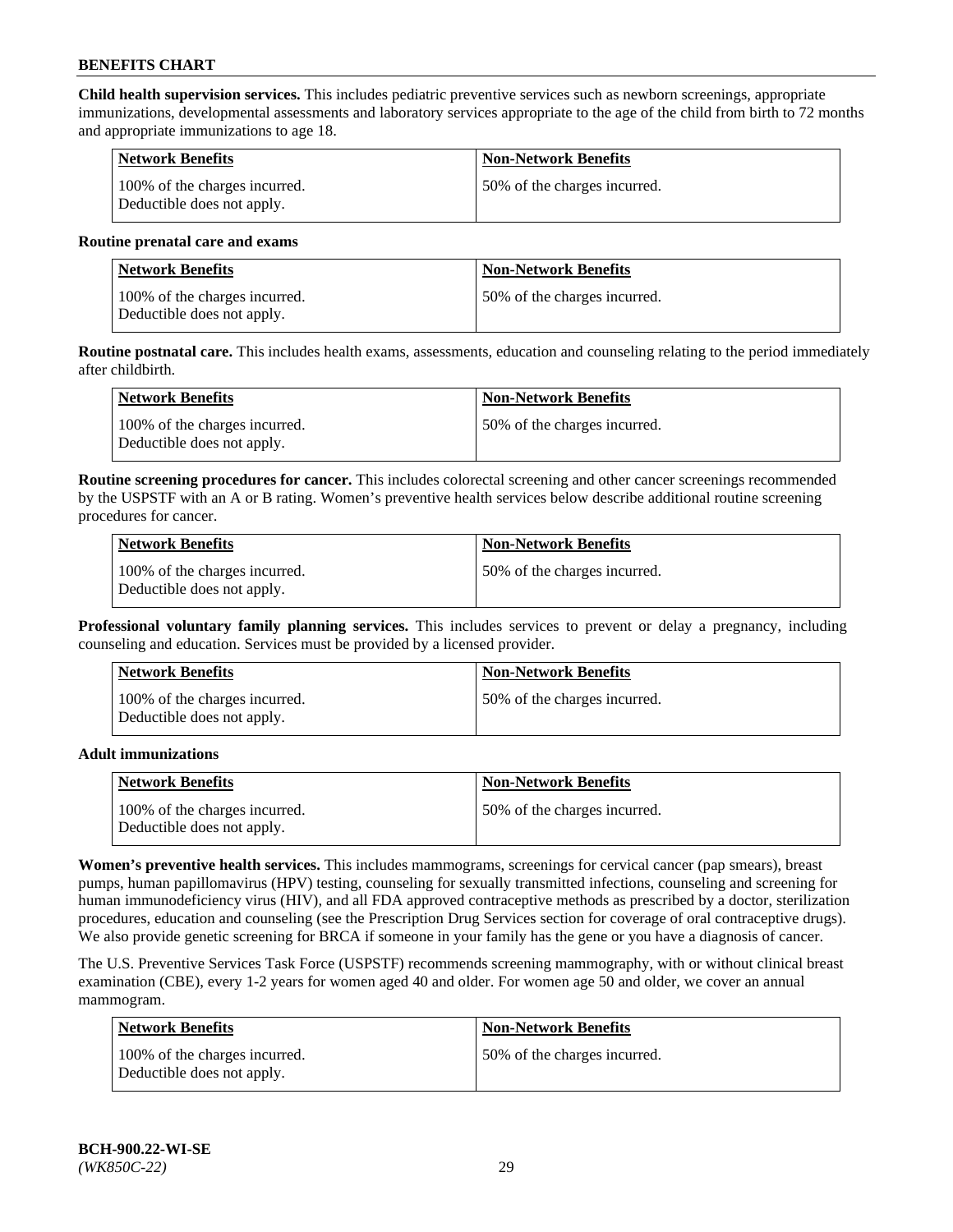**Obesity screening and management.** We cover obesity screening and counseling for all ages during a routine preventive care exam. If you are age 18 or older and have a body mass index of 30 or more, we also cover intensive obesity management to help you lose weight. Your primary care doctor can coordinate these services.

| <b>Network Benefits</b>                                     | <b>Non-Network Benefits</b>  |
|-------------------------------------------------------------|------------------------------|
| 100% of the charges incurred.<br>Deductible does not apply. | 50% of the charges incurred. |

### **In addition to any ACA or state mandated preventive services referenced above, we cover the following eligible services:**

#### **Routine eye and hearing exams**

| <b>Network Benefits</b>                                     | <b>Non-Network Benefits</b>  |
|-------------------------------------------------------------|------------------------------|
| 100% of the charges incurred.<br>Deductible does not apply. | 50% of the charges incurred. |

**Ovarian cancer surveillance test for women who are at risk.** "At risk for ovarian cancer" means (1) having a family history that includes any of the following: one or more first-degree or second-degree relatives with ovarian cancer, clusters of female relatives with breast cancer or nonpolyposis colorectal cancer; or (2) testing positive for BRCA1 or BRCA2 mutations. "Surveillance test for ovarian cancer" means annual screening using CA-125 serum tumor marker testing, transvaginal ultrasound, pelvic examination or other proven ovarian screening tests currently being evaluated by the federal Food and Drug Administration or by the National Cancer Institute.

| <b>Network Benefits</b>                               | <b>Non-Network Benefits</b>                           |
|-------------------------------------------------------|-------------------------------------------------------|
| Coverage level is same as corresponding Network       | Coverage level is same as corresponding Non-Network   |
| Benefits, depending on type of service provided, such | Benefits, depending on type of service provided, such |
| as Diagnostic Imaging Services, Laboratory Services   | as Diagnostic Imaging Services, Laboratory Services   |
| or Office Visits for Illness or Injury, or Preventive | or Office Visits for Illness or Injury, or Preventive |
| Services.                                             | Services.                                             |

**Limitations:**Services are not preventive if received as part of a visit to diagnose, manage or maintain an acute or chronic medical condition, illness or injury. When that occurs, unless otherwise indicated above, standard deductibles, copayments or coinsurance apply.

#### **Not Covered:**

See "Services Not Covered" in the Certificate.

## **TELEHEALTH/TELEMEDICINE SERVICES**

## **Definitions:**

**Telehealth, Telemedicine, or Virtual Care.** This is a means of communication between a health care professional and a patient. This includes the use of secure electronic information, imaging, and communication technologies, including:

- interactive audio or audio-video
- interactive audio with store-and-forward technology
- chat-based and email-based systems
- physician-to-physician consultation
- patient education
- data transmission
- data interpretation
- digital diagnostics (algorithm-enabled diagnostic support)
- digital therapeutics (the use of personal health devices and sensors, either alone or in combination with conventional drug therapies, for disease prevention and management)

#### Services can be delivered:

Synchronously: the patient and health care professional are engaging with one another at the same time; or Asynchronously: the patient and health care professional engage with each other at different points in time.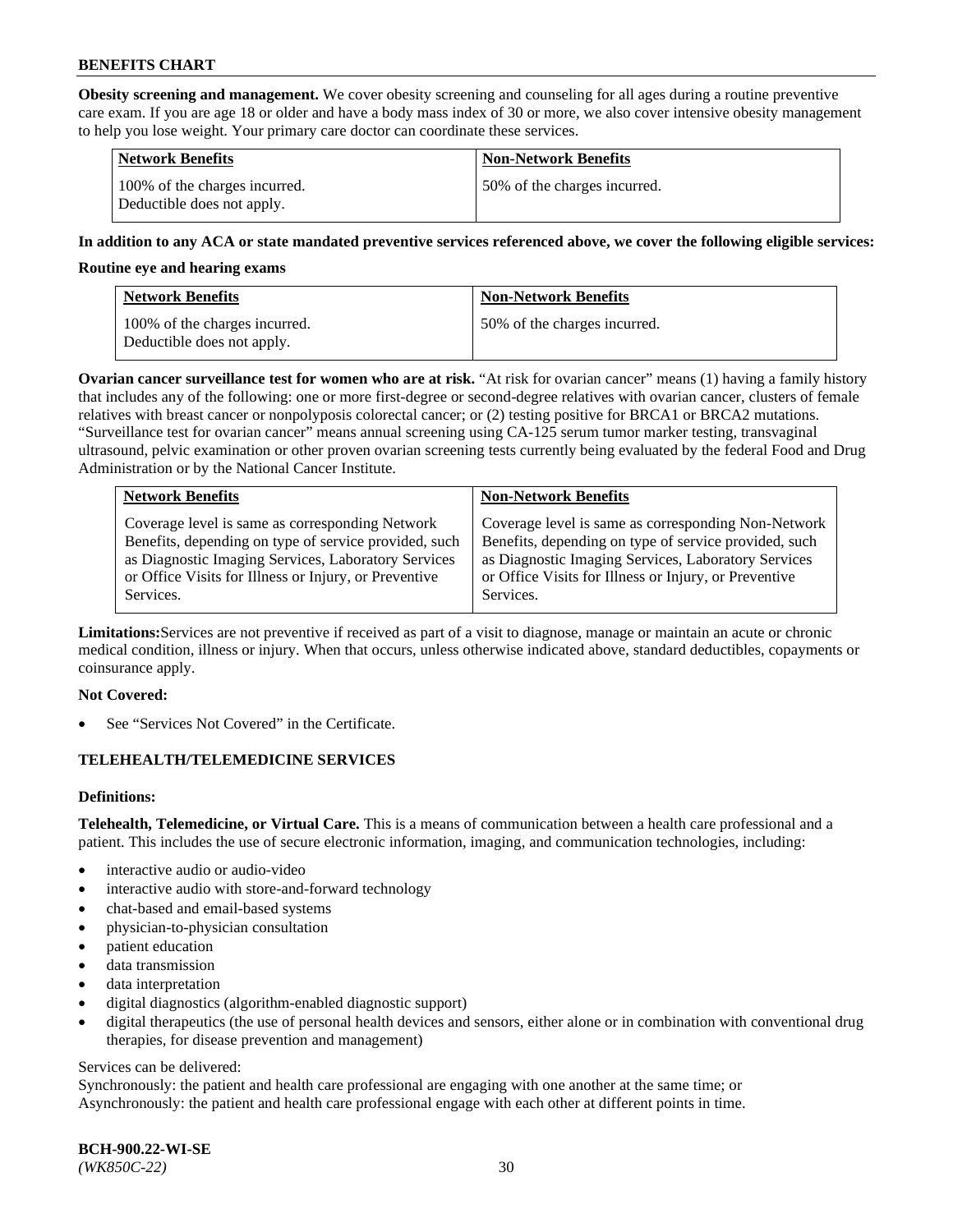**Telephone Visits.** Live, synchronous, interactive encounters over the telephone between a patient and a healthcare provider.

**E-visit or chat-based visits.** Asynchronous online or mobile app encounters to discuss a patient's personal health information, vital signs, and other physiologic data or diagnostic images. The healthcare provider reviews and delivers a consultation, diagnosis, prescription or treatment plan after reviewing the patient's visit information.

**Virtuwell®.** This is an online service for you to receive a diagnosis and treatment for certain conditions, such as a cold, flu, ear pain and sinus infections. You may access the Virtuwell website at [virtuwell.com.](https://www.virtuwell.com/)

**Video Visits.** Live, synchronous, interactive encounters using secure web-based video between a patient and a healthcare provider.

### **Covered Services:**

The Plan covers the following methods of receiving care for services that would be eligible under the Plan if the service were provided in person.

#### **Scheduled telephone visits**

| <b>Network Benefits</b>                                                                                  | <b>Non-Network Benefits</b>  |
|----------------------------------------------------------------------------------------------------------|------------------------------|
| 100% of the charges incurred, subject to a<br>copayment of \$10 per visit.<br>Deductible does not apply. | 50% of the charges incurred. |

### **E-visits**

### **Access to online care through Virtuwell at [virtuwell.com](https://www.virtuwell.com/)**

| Network Benefits                                            | <b>Non-Network Benefits</b> |
|-------------------------------------------------------------|-----------------------------|
| 100% of the charges incurred.<br>Deductible does not apply. | Not applicable.             |

#### **All other E-visits**

| <b>Network Benefits</b>                                                                                  | <b>Non-Network Benefits</b>  |
|----------------------------------------------------------------------------------------------------------|------------------------------|
| 100% of the charges incurred, subject to a<br>copayment of \$10 per visit.<br>Deductible does not apply. | 50% of the charges incurred. |

#### **Video visits**

| <b>Network Benefits</b>                                      | <b>Non-Network Benefits</b>                            |
|--------------------------------------------------------------|--------------------------------------------------------|
| Coverage level is same as corresponding Network              | Coverage level is same as corresponding Non-           |
| Benefits, depending on type of service provided, such as     | Network Benefits, depending on type of service         |
| Office Visits for Illness or Injury, Inpatient or Outpatient | provided, such as Office Visits for Illness or Injury, |
| <b>Hospital Services.</b>                                    | Inpatient or Outpatient Hospital Services.             |

#### **Not Covered:**

See "Services Not Covered" in the Certificate.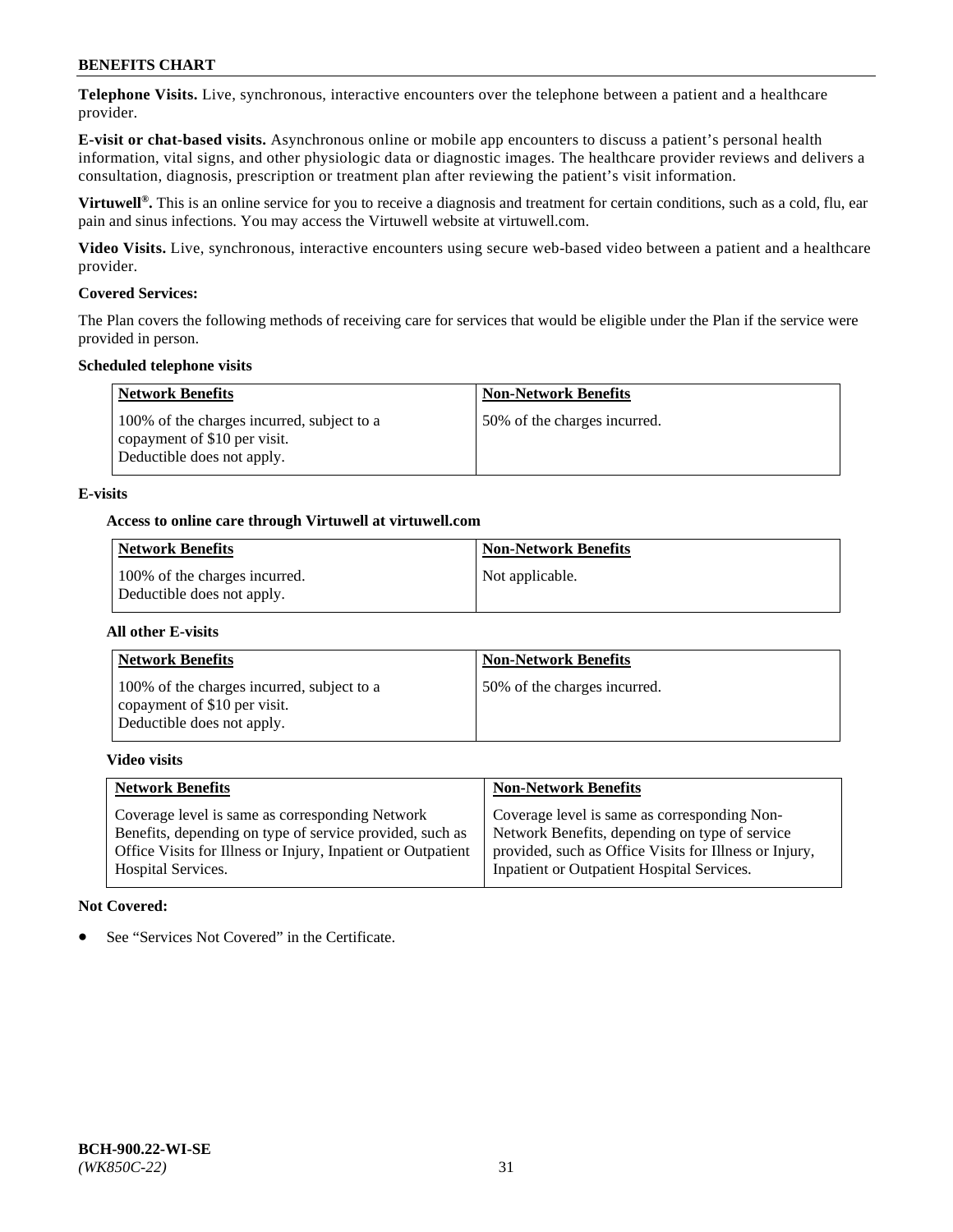## **TRANSPLANT SERVICES**

#### **Applicable Definitions:**

**Autologous.** This is when the source of cells is from the individual's own marrow or stem cells.

**Allogeneic.** This is when the source of cells is from a related or unrelated donor's marrow or stem cells.

**Allogeneic Bone Marrow Transplant.** This is when the bone marrow is harvested from the related or unrelated donor and stored. The patient undergoes treatment which includes tumor ablation with high-dose chemotherapy and/or radiation. The bone marrow is reinfused (transplanted).

**Autologous Bone Marrow Transplant.** This is when the bone marrow is harvested from the individual and stored. The patient undergoes treatment which includes tumor ablation with high-dose chemotherapy and/or radiation. The bone marrow is reinfused (transplanted).

**Autologous/Allogeneic Stem Cell Support.** This is a treatment process that includes stem cell harvest from either bone marrow or peripheral blood, tumor ablation with high-dose chemotherapy and/or radiation, stem cell reinfusion, and related care. Autologous/allogeneic bone marrow transplantation and high dose chemotherapy with peripheral stem cell rescue/support are considered to be autologous/allogeneic stem cell support.

**Designated Transplant Center.** This is any health care provider, group or association of health care providers designated by us to provide services, supplies or drugs for specified transplants for our Insureds.

**Transplant Services.** This is transplantation (including retransplants) of the human organs or tissue listed below, including all related post-surgical treatment, follow-up care and drugs and multiple transplants for a related cause. Transplant services do not include other organ or tissue transplants or surgical implantation of mechanical devices functioning as a human organ, except surgical implantation of an FDA approved Ventricular Assist Device (VAD) or total artificial heart, functioning as a temporary bridge to heart transplantation.

Prior authorization is required prior to consultation to support coordination of care and benefits.

#### **Covered Services:**

We cover eligible transplant services (as defined above) while you are covered under the Certificate. Transplants that will be considered for coverage are limited to the following:

- Kidney transplants for end-stage disease.
- Cornea transplants for end-stage disease.
- Heart transplants for end-stage disease.
- Lung transplants or heart/lung transplants for: (1) primary pulmonary hypertension; (2) Eisenmenger's syndrome; (3) endstage pulmonary fibrosis; (4) alpha 1 antitrypsin disease; (5) cystic fibrosis; and (6) emphysema.
- Liver transplants for: (1) biliary atresia in children; (2) primary biliary cirrhosis; (3) post-acute viral infection (including hepatitis A, hepatitis B antigen e negative and hepatitis C) causing acute atrophy or post-necrotic cirrhosis; (4) primary sclerosing cholangitis; (5) alcoholic cirrhosis; and (6) hepatocellular carcinoma.
- Allogeneic bone marrow transplants or peripheral stem cell support associated with high dose chemotherapy for: (1) acute myelogenous leukemia; (2) acute lymphocytic leukemia; (3) chronic myelogenous leukemia; (4) severe combined immunodeficiency disease; (5) Wiskott-Aldrich syndrome; (6) aplastic anemia; (7) sickle cell anemia; (8) non-relapsed or relapsed non-Hodgkin's lymphoma; (9) multiple myeloma; and (10) testicular cancer.
- Autologous bone marrow transplants or peripheral stem cell support associated with high-dose chemotherapy for: (1) acute leukemias; (2) non-Hodgkin's lymphoma; (3) Hodgkin's disease; (4) Burkitt's lymphoma; (5) neuroblastoma; (6) multiple myeloma; (7) chronic myelogenous leukemia; and (8) non-relapsed non-Hodgkin's lymphoma.
- Pancreas transplants for simultaneous pancreas-kidney transplants for diabetes, pancreas after kidney, living related segmental simultaneous pancreas kidney transplantation and pancreas transplant alone.

To receive Network Benefits, charges for transplant services must be incurred at a Designated Transplant Center.

The transplant-related treatment provided, including expenses incurred for directly related donor services, shall be subject to and in accordance with the provisions, limitations, maximums and other terms of the Certificate.

Medical and hospital expenses of the donor are covered only when the recipient is an Insured and the transplant and directly related donor expenses have been prior authorized for coverage. Treatment of medical complications that may occur to the donor are not covered. Donors are not considered Insureds, and are therefore not eligible for the rights afforded to Insureds under the Certificate.